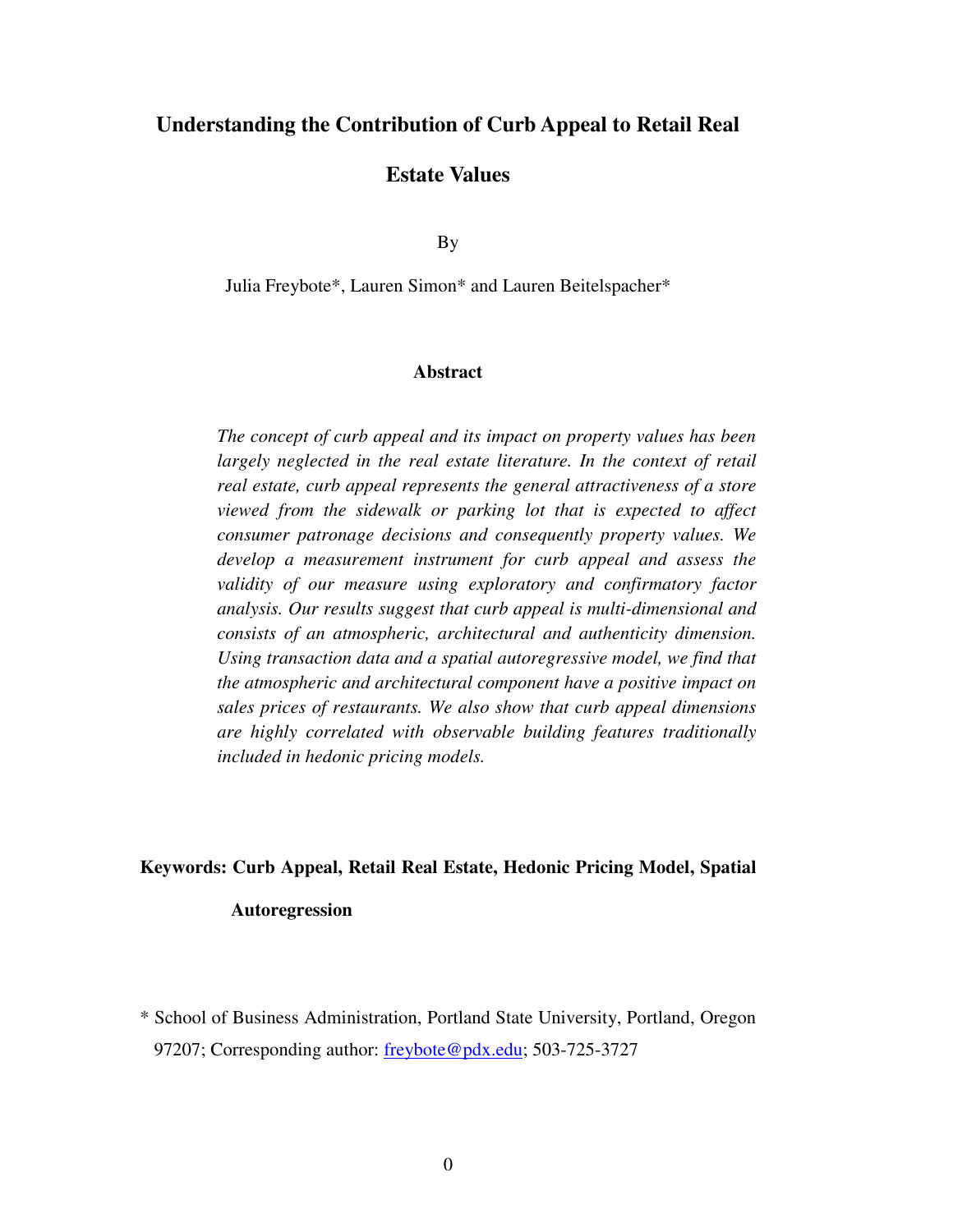### **Introduction**

Customers have been found to base their purchase and patronage decisions on cues about a retailer (Baker, Grewal and Parasuraman, 1994). One of these cues is the external or curb appeal of a retail store. For the purpose of this paper, we define curb appeal as the attractiveness of retail store as viewed from the sidewalk or parking lot that will likely lead to the customer visiting the retailer.

 While curb appeal is an important concept to retailers, real estate developers and brokers, it has been largely neglected in the real estate literature. One challenge of investigating curb appeal and its impact on asset pricing is that curb appeal is difficult to measure. As a consequence, the purpose of this study is two-fold. First, we develop a survey instrument to measure the multi-dimensional concept of curb appeal. Second, we quantify the contribution of curb appeal to the prices of retail-hospitality properties (restaurants).

 In our empirical investigation, we focus on retail real estate as this segment of the real estate industry has experienced significant changes over the last decade, for example, with regard to the emergence of e-commerce and an increased emphasis on the lifestyle aspect of shopping. As a consequence, the need for developers and retailers to improve the appeal of retail facilities to consumers and influence their store patronage decisions has increased even more. While our findings are also relevant to developers specializing in other commercial real estate segments, they have particular implications for retail developers, investors and retailers.

1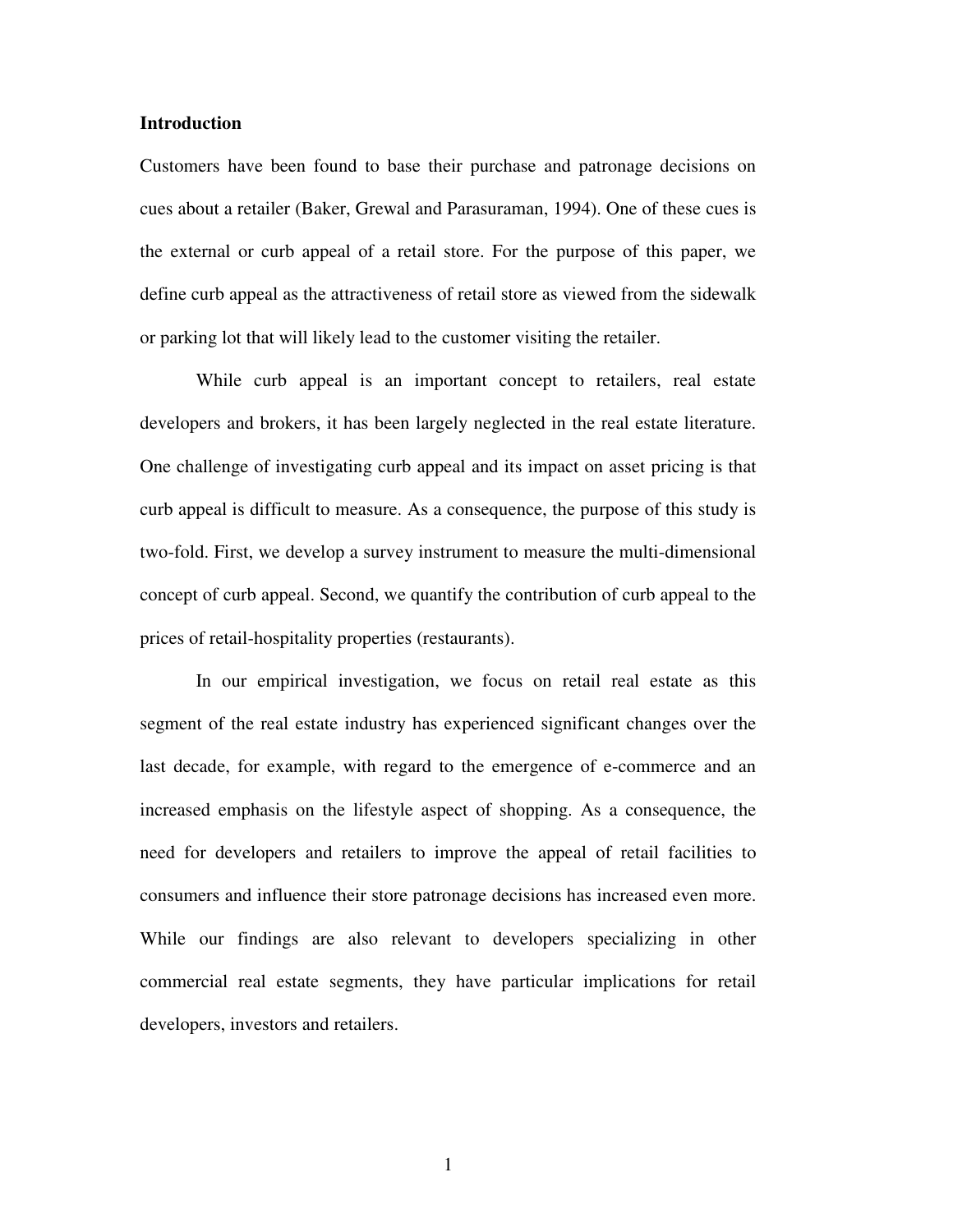Our findings suggest that curb appeal is comprised of three dimensions, namely architecture, atmosphere and authenticity. Using transaction data and a spatial autoregressive model, we find that curb appeal overall positively affects sales prices. However, we find that only the architectural and atmospheric dimensions have a significantly positive impact on restaurant prices. The authenticity dimension of curb appeal has no impact.

 Our study contributes to the real estate literature in a number of ways. Except for Seiler, Madhavan and Liechty (2012) and Vandell and Lane (1989), curb appeal has been neglected in the real estate literature. We develop an instrument to measure curb appeal, which can, with modifications, be applied to a variety of different property types and may represent the starting point for future studies on the impact of curb appeal on, for example, consumer behavior, employee behavior, rental rates and vacancies.

Our study complements Vandell and Lane (1989), who find a positive impact of architectural quality on office rental rates. We broaden the curb appeal definition by also including an atmospheric and authenticity dimension and quantifying the impact of each curb appeal dimension on sales prices. Hereby, we contribute to the hedonic pricing model literature, which has largely ignored curb appeal as an explanatory variable. Bajari et al. (2010) argue that if unobservable and commonly omitted attributes such as curb appeal are related to observable attributes commonly included in hedonic pricing models, OLS estimates are likely to be biased. The study in hand closes this gap in the hedonic pricing literature by providing insights into the effect of individual curb appeal dimensions on retail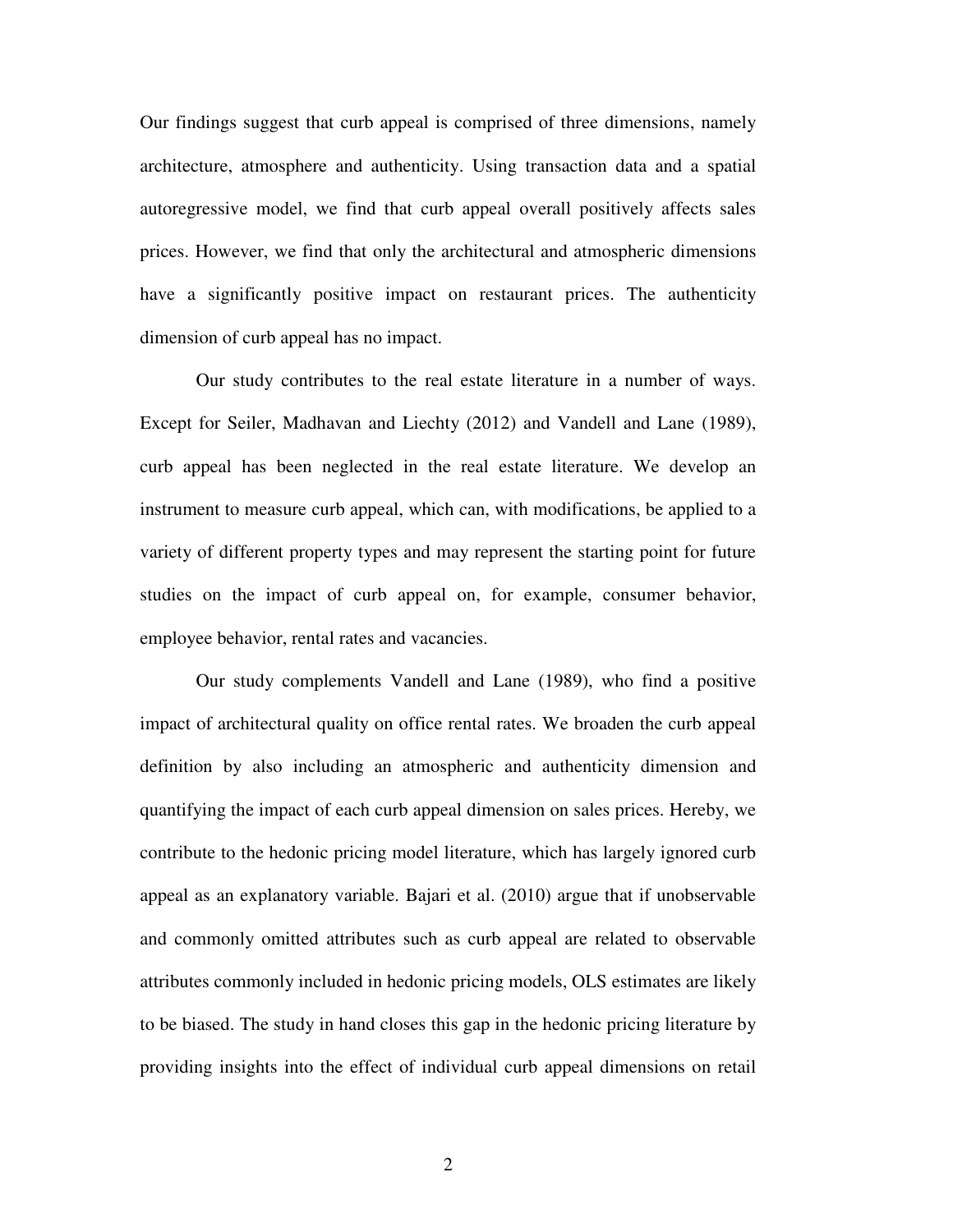real estate prices, as well as the correlation of curb appeal dimensions with other observable predictors commonly included in hedonic pricing models.

The remainder of this paper is structured as follows. Next, we discuss the existing literature relevant to the development of our curb appeal measurement instrument as well as the data collection to derive our curb appeal measure. It is followed by a discussion of our hedonic pricing methodology and data, which is followed by the presentation of our results. Lastly, we present implications and a conclusion.

#### **Measuring Curb Appeal**

#### *Instrument Development*

An extensive literature in marketing and retailing has investigated retail store atmospherics, which relates to the architectural attractiveness of the store interior and the atmosphere created. Baker, Levy and Grewal (1992) show that the store environment (e.g. music and lighting) increases the pleasure of customers and purchasing behavior. It is beyond the scope of this paper to review the extensive literature on atmospherics in the retail setting, however, the main conclusion of this stream of literature is that physical features of a store, such as lighting or color, affect the emotional state of customers and their behavior (e.g. Grewal et al., 2003; Mattila and Wirtz, 2001; Turley and Milliman, 2000; Baker, Grewal and Parasuraman, 1994; Baker, Levy and Grewal, 1992; Grossbart et al., 1990). As a consequence, the attractiveness of a store has a high correlation with patronage decisions.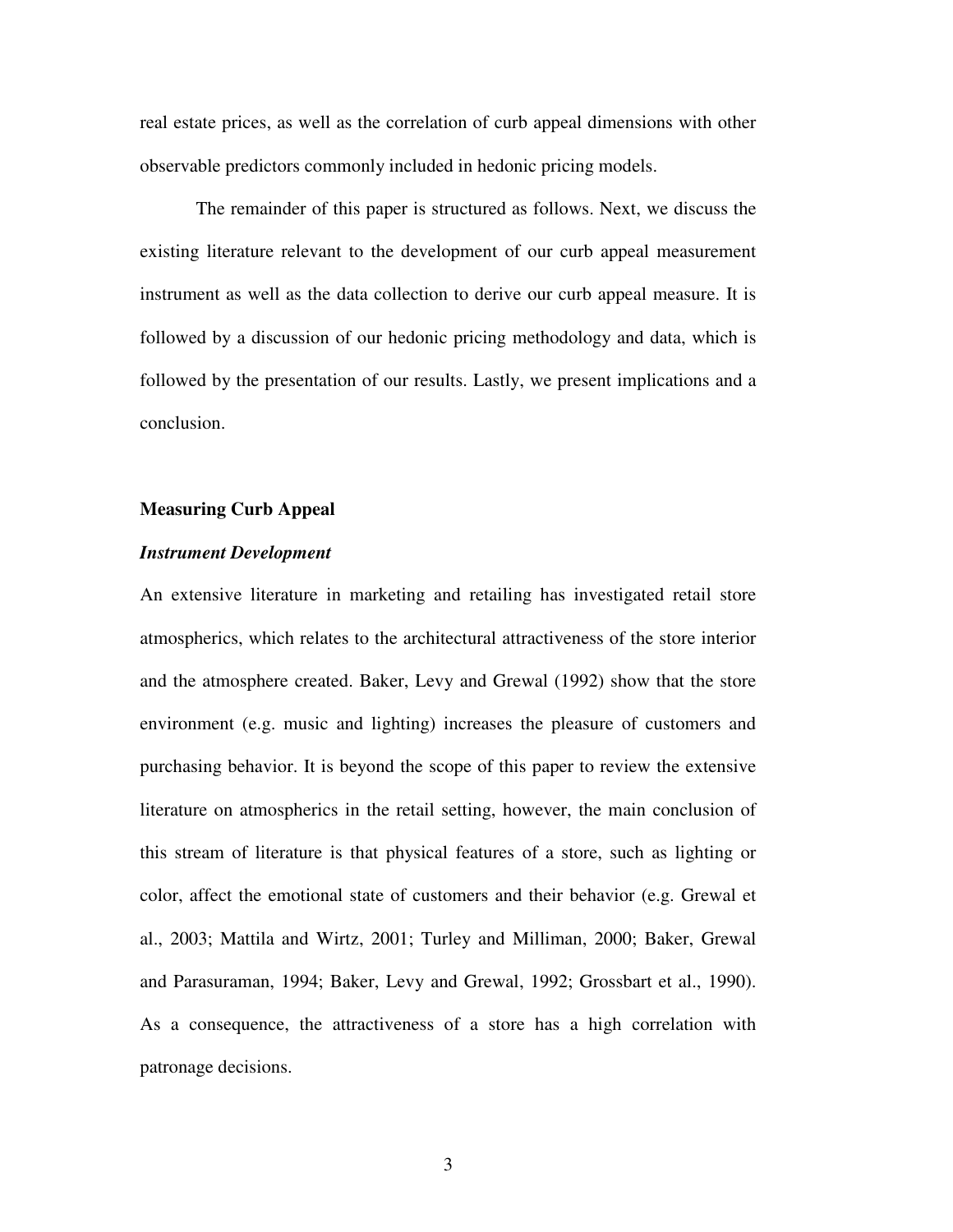While previous findings of studies on atmospherics focus on the interior of a store, we expect the exterior appearance of a store to also have a positive impact on consumer behavior, retailer sales and consequently retail real estate values. This expectation is in line with Vandell and Lane (1989), who find that the architectural quality of an office building has a positive impact on rental rates.

In addition to reviewing previous studies, we conduct a number of interviews with retail developers and brokers in Portland, Oregon to develop our curb appeal measurement instrument. These interviews yielded key words such as "cleanliness and maintenance", "social component", "landscaping", "entertainment", "convenience" and "authenticity" used by retail real estate experts to describe a good curb appeal of retail facilities. The importance of landscaping on curb appeal and in turn property values is in line with Donovan and Butry (2010) who find that trees increase the value of single-family homes. The social component of curb appeal mentioned by our expert panel is in line with previous findings in the marketing literature that social cues within the store environment also affect customers (Baker, Grewal and Parasuraman, 1994; Baker, Levy and Grewal, 1992).

Based on our interviews with retail real estate experts, we develop a survey instrument to measure the different components of curb appeal of retailhospitality properties (restaurants). Our survey instrument is presented in Table 1. Initially, we distinguish four dimensions of curb appeal, namely 1) cleanliness, safety and maintenance; 2) social aspects; 3) signage and architectural features as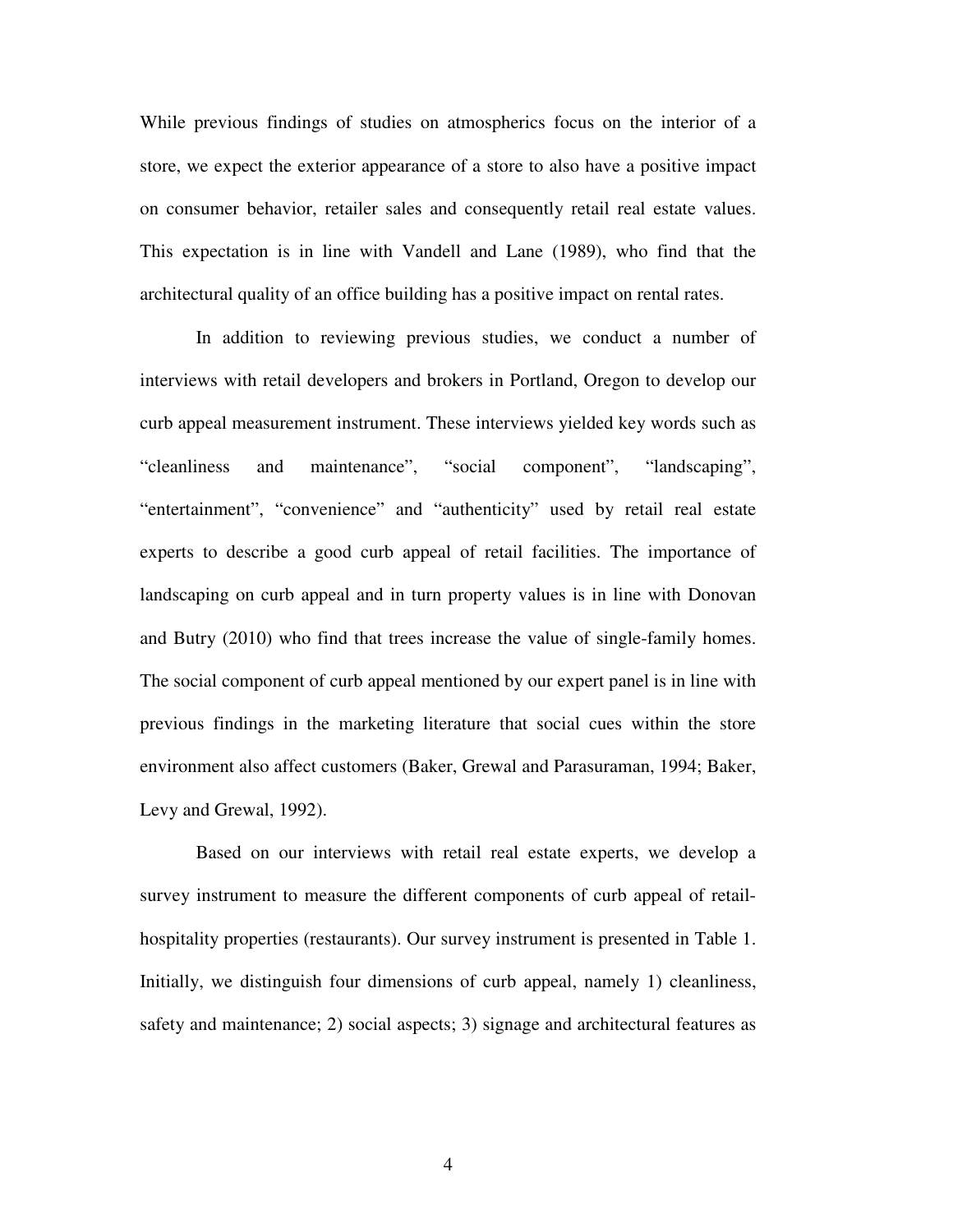well as 4) authenticity. The measurement instrument was subsequently reviewed by another set of real estate expert for the purpose of fine-tuning.

## **[Insert Table 1]**

To measure curb appeal and investigate its impact on sales prices, we obtained transaction data and photographs for restaurants sold in Los Angeles, CA MSA and San Diego, California MSA over the period of 1989 to 2014. The initial sample covers 1,194 transactions without any sales condition, non-arm-length or restaurants included in bulk or multi-property sales. We focus on restaurants (hospitality-retail) as opposed to non-food retail stores (leisure or convenience) to avoid any confounding effects of the attitude of survey respondents towards particular retailers and their brands. In line with this rationale, we also exclude any branded restaurants and chain restaurants from our sample.

Next, we eliminate all transactions without sales price information. For the empirical analysis, we only include sold restaurants for which we can obtain frontal view photos of the main entrance taken at curb appeal level. We furthermore only include stand-alone buildings and eliminate restaurants as part of a shopping center from the sample to avoid any confounding effects of surrounding buildings. Photos of restaurants in our sample were all taken while the restaurant was in operation. Transactions with photos containing a "for sale" or "for lease" sign were eliminated.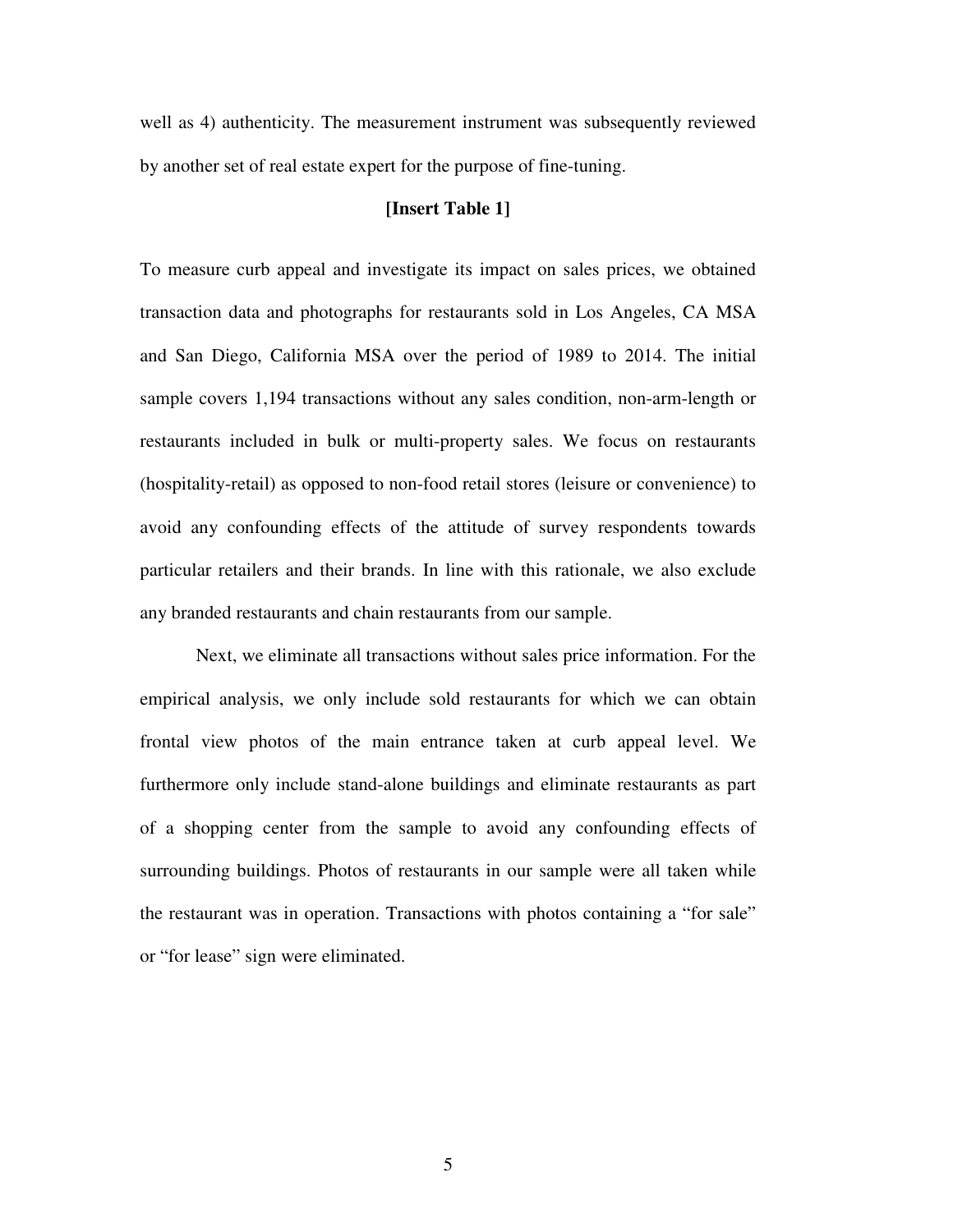Our rationale for using restaurants in Los Angeles and San Diego is the high availability of property pictures taken on sunny days. We only include properties with profile pictures taken on a sunny day in our sample to avoid any confounding effects of weather on curb appeal. A few transactions contained pictures that showed the subject property in different development stages, such as before and after a redevelopment. As it was not clear which picture represents the building at the time of sale, we eliminated these transactions from our sample. Our final sample comprises of 189 restaurant transactions in Los Angeles and San Diego.

 As a next step, we combine our survey instrument with the sample photos and, after piloting the instrument with student subjects at a major Northwestern university, distribute it to a pool of anonymous Mechanical Turk (MTURK) users. Each respondent is asked to rate three different restaurants, which were randomly selected from a pool of 189 photos. No respondent rated the same photo twice. For each restaurant, we ask survey respondents to rate each of the items in Table 1, based on the photo shown, on a Likert scale of 1 to 5 with 1 strongly disagree and 5 strongly agree. MTURK respondents were based in the US, were required to have a Master level, which represents an elite group of MTURK workers, and were compensated with \$0.75 per survey. Each restaurant in our sample was rated by at least three different survey respondents. Overall, we received 909 different evaluations for individual restaurants.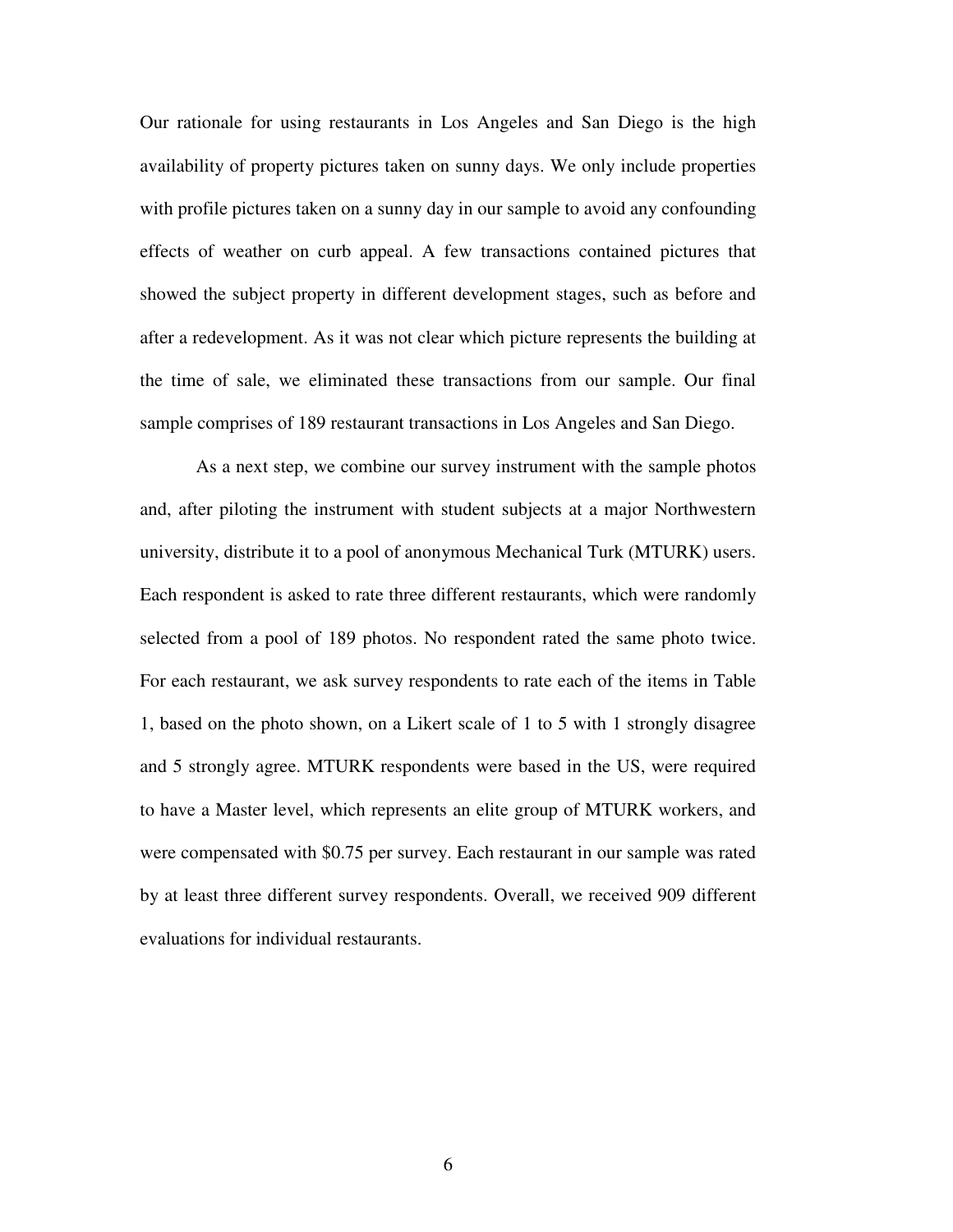### *Measurement Instrument Validation*

As part of the measurement validation process, it is valuable in the early phases of scale development to conduct exploratory factor analysis (EFA; Kelloway, 1995). EFA is a statistical data reduction procedure that provides insight into the dimensionality of a measure by identifying the manner in which items cluster together. Such analysis allows for a more parsimonious presentation of the data. An EFA was conducted for the pilot data, based on student subject responses, with oblique (Geomin) rotation using Mplus version 7.11 (Muthén and Muthén, 1998-2013). Oblique rotation accounts for the fact that identified factors, or dimensions, could be correlated with one another, rather than being completely orthogonal. Given that each photograph was assessed by multiple raters, we also accounted for the nested structure of the data using the Type = Complex command in Mplus, which adjusts for the lack of independence among individual observations when estimating standard errors (Muthén and Muthén, 1998-2013).

Based on several criteria such as the interpretability of factors, item crossloadings on more than one factor, drops in the scree plot, and minimum Eigen values (Ford, MacCallum and Tait, 1986), a three factor solution, consisting of 18 items was retained, which adequately fit the data (for more information, see Bentler, 1990; Browne and Cudeck, 1993; Hu and Bentler, 1999; Jöreskog and Sörbom, 1996). All factor loadings were statistically significant on their respective factor, and were above 0.5.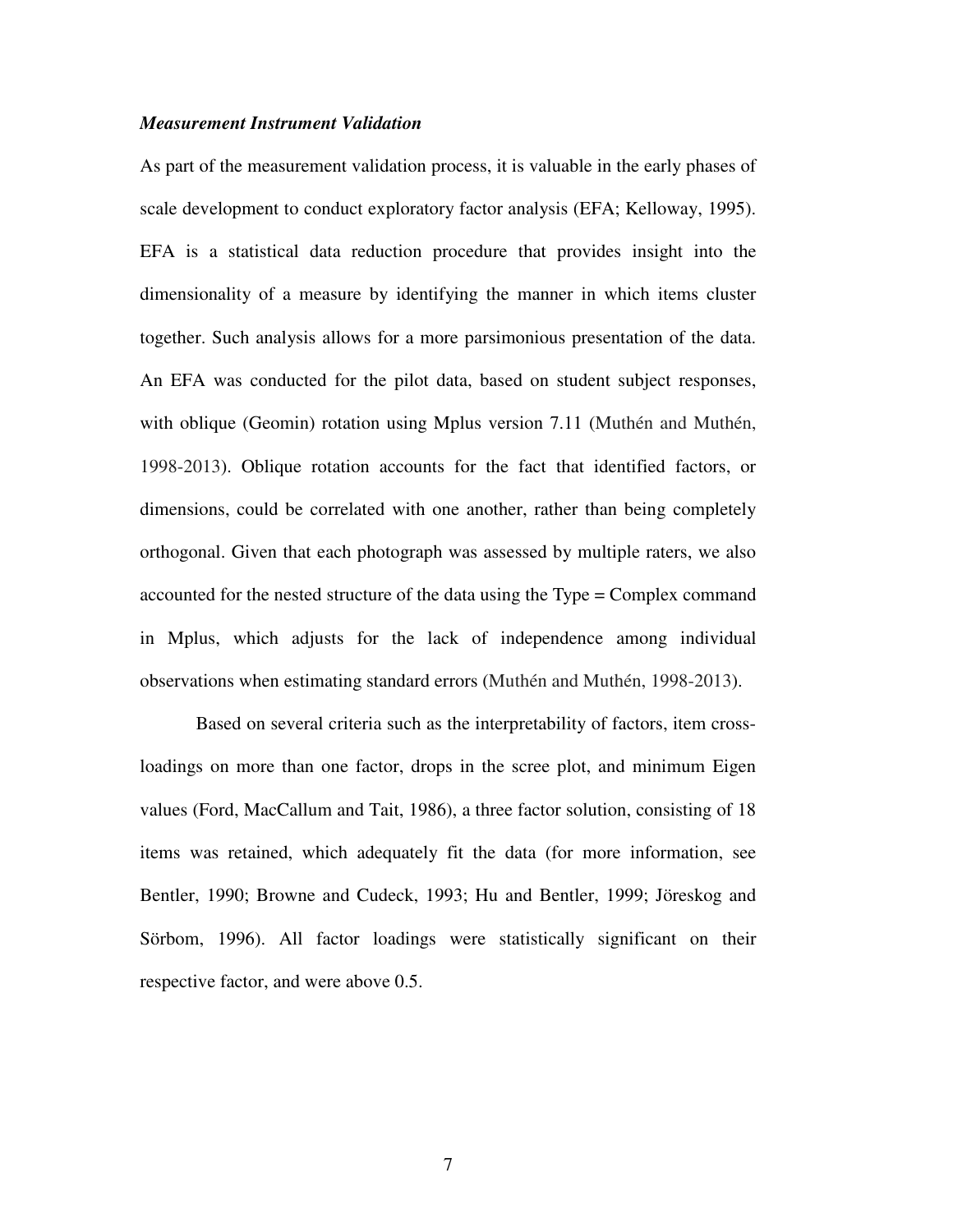Table 1 presents an overview of survey items and the respective curb appeal dimensions based on the EFA. The first factor or dimension of curb appeal consists of 9 items that were indicative of a welcoming atmosphere, in terms of sociability, safety, and cleanliness (e.g., "appears to be in a safe and secure area," "has a clean appearance," and "seem like a great place for people to get together"). This dimension captures the atmospheric attributes of a restaurant (*CAAUTH*). The second factor (5 items) focused more on the physical features of the restaurant, such as architecture and quality of construction (e.g., "is stylishly designed," "is located in a building made of high quality material") and captures the architectural dimension of curb appeal (*CAARCH*). The final factor (4 items) consisted of items that captured whether a restaurant seemed authentic or unique (e.g., "doesn't have a fake or plastic appearance") and consequently represents the authenticity dimension of curb appeal (*CAAUTH).* All factors surpassed reliability standards (Cronbach's  $\alpha$  = .70) for newly developed scales (Nunnally, 1978), with the aforementioned factors exhibiting Cronbach's  $\alpha$ 's of .93, .89, and .90 respectively. Consistent with prevailing guidelines, one item ("has appealing exterior signage") was removed from the original scale because it did not significantly load onto any of the factors.

Beyond conducting an EFA with the pilot sample, we conducted Confirmatory Factor Analyses (CFA) with the sample from the main study to ensure the factor structure identified in the EFA would replicate across samples. In contrast to EFA, CFA requires the researcher to specify the number of factors and to designate items to load onto particular factors beforehand, allowing for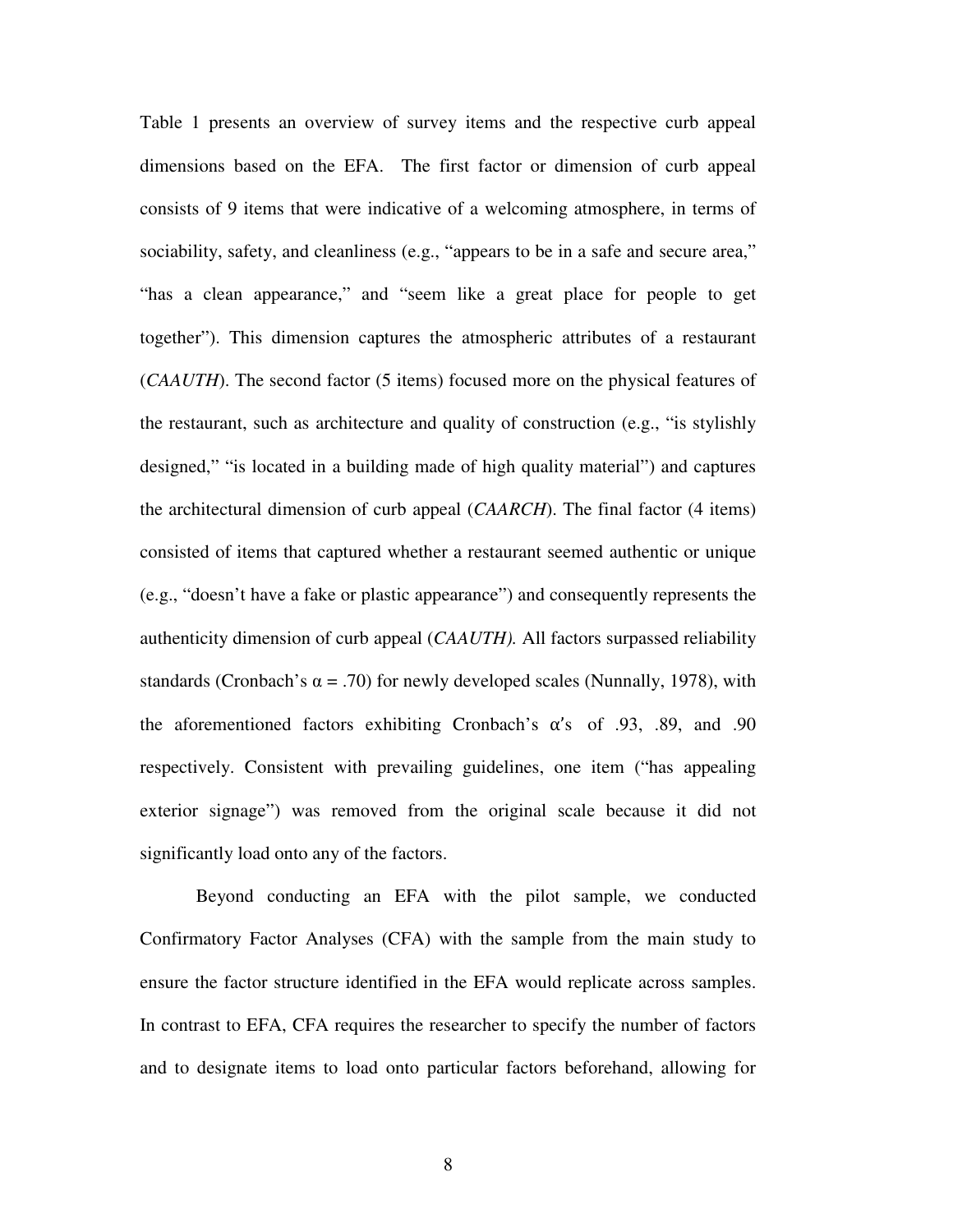objective of testing of whether the data fits the hypothesized measurement model. Consistent with the results from the pilot sample, a three factor solution adequately fit the data and Cronbach's alpha reliabilities exceeded standards of acceptability (Factor 1, α = .93; Factor 2, α = .94; Factor 3, α = .87), providing further evidence for the construct validity of our curb appeal measure. Thus, the three curb appeal dimensions as shown in Table 1 were retained in our hedonic pricing modeling, as discussed in the next section.

#### **Hedonic Pricing Model**

## **Data and Methodology**

To assess the impact of curb appeal on restaurant prices, we derive average scores for each of the three curb appeal dimensions for each restaurant in the sample, based on the results of the EFA/CFA and the main survey responses. The resulting variables to be included in the empirical analysis are *CAATM,* which represents the atmospheric dimension, *CAARCH,* which represents the architectural dimension and *CAAUTH*, which represents the authenticity dimension of curb appeal. The sum of each of these dimensions, *CATOT*, represents that overall curb appeal of a restaurant.

As control variables, we include age and its quadratic term, building size in square feet and land size in acre in our model. To control for general macroeconomic conditions, we furthermore include the annual unemployment rate for the State of California, the risk free interest rate based on the annual yield of a 3 month treasury bill, reflecting inflation and real interest rate, and the return on the S&P500 index as a proxy for overall economic conditions. An alternative control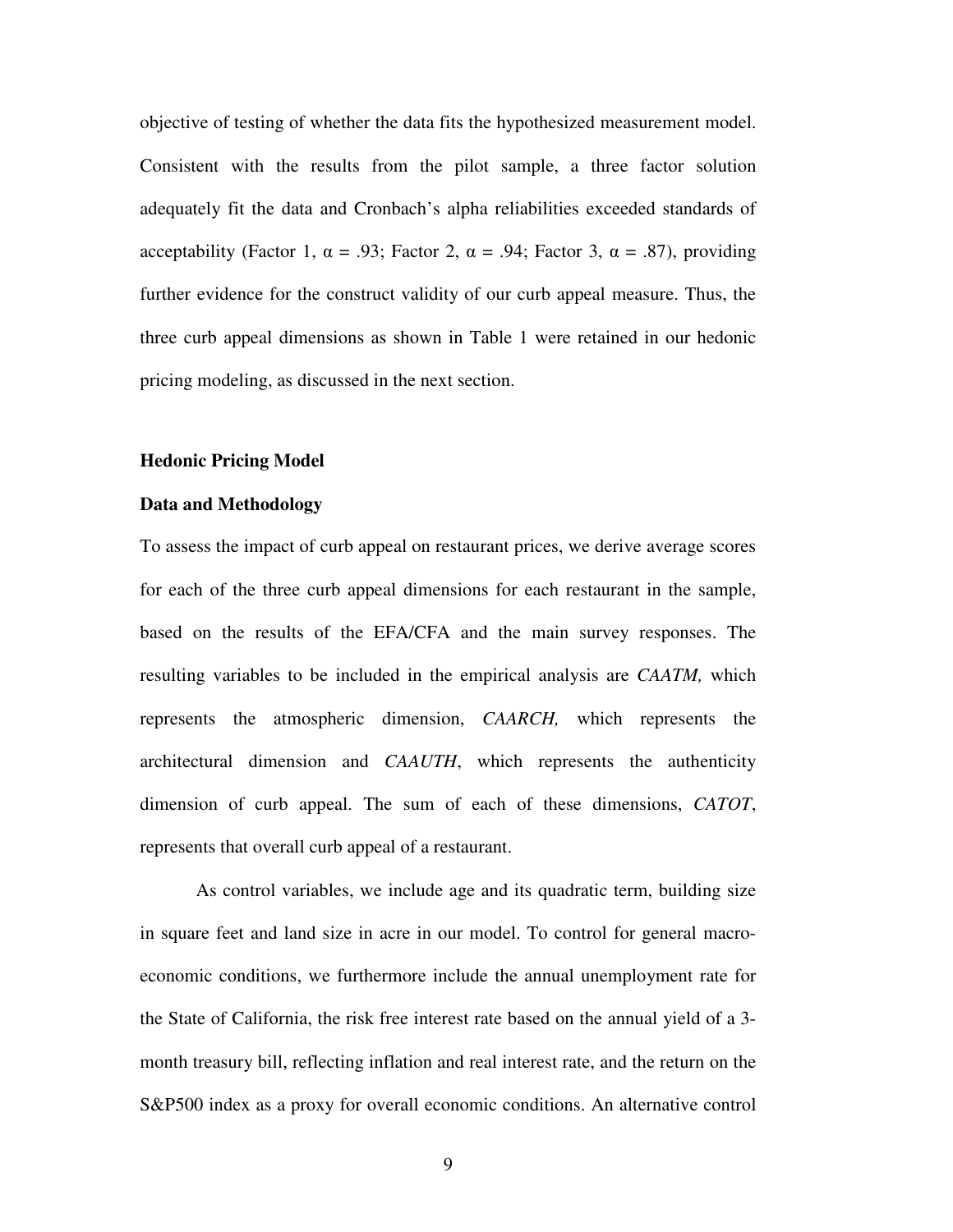variable for macro-economic conditions is the GDP for the State of California. However, GDP information is only available until the end of 2013, which eliminates 15 restaurants sold in 2014 from our sample. As a consequence, we include the Californian GDP in a robustness check to be discussed in the results section.

Descriptive statistics for all variables included in the model are presented in Table 2. The average rating for the architectural dimension of curb appeal is the lowest compared to the atmosphere and authenticity dimensions. The variability on the architectural dimension is also the highest, which may be the result of a variety of architectural styles in our sample or the preference of survey respondents for certain architectural styles. Descriptive statistics suggest that building size and land area have outliers. To assess the impact of these five outliers on our results we remove them from our GS2SLS regression, however our results remain robust suggesting that the inclusion of these observations does not affect our results.

#### **[Insert Table 2]**

Table 3 presents the correlations of curb appeal variables with the dependent variable (Panel A) and observable independent variables (Panel B). Curb appeal has a significantly positive correlation with sales prices, which appears to be driven by the architectural and atmospheric dimensions of curb appeal. The authenticity dimension of a restaurant's curb appeal has no significant correlation with sales prices. The curb appeal dimensions have relatively high correlations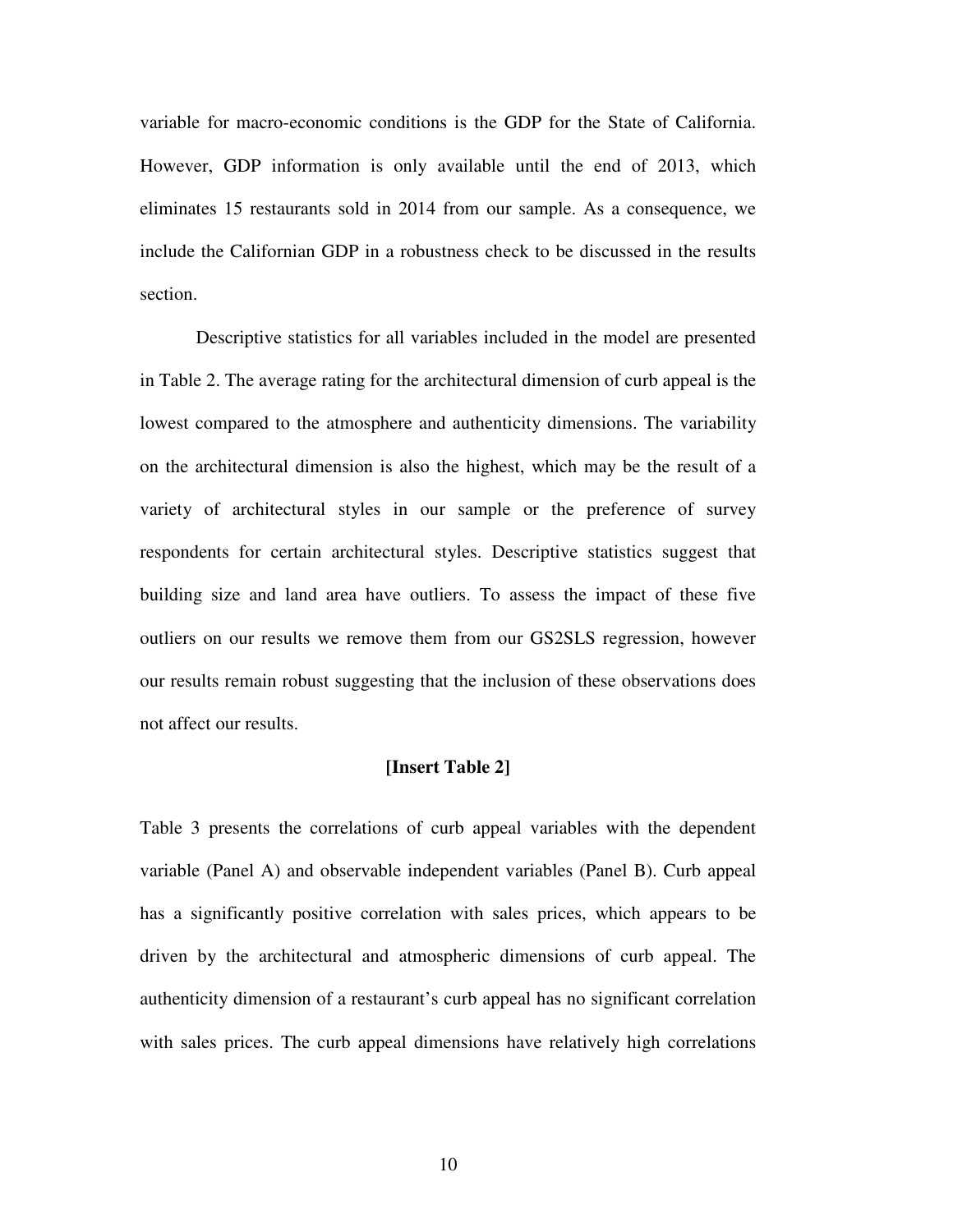amongst themselves, with the atmospheric and architectural dimensions being the most correlated.

As shown in Panel B, curb appeal also is significantly correlated with observable attributes of buildings commonly included in hedonic pricing models. The atmospheric dimension of curb appeal is significantly negatively correlated with a restaurant's age, which may be explained with superior maintenance and landscaping at newer restaurants. On the other hand, the authenticity dimension has a significantly positive yet small correlation with age, which suggests that older buildings are considered to be more authentic compared to newer buildings to some extent. Land area and building size are significantly positively correlated with the atmospheric and architectural dimensions of curb appeal. This may result from the fact that restaurants with more land area are more likely to have more outdoor seating and landscaping. The significant correlation of curb appeal dimensions with observable building attributes commonly included in hedonic pricing models supports the concern by Bajari et al. (2010) that if unobservable variables such as curb appeal, which are correlated with observable predictors, are omitted, OLS estimates are likely to be biased.

## **[Insert Table 3]**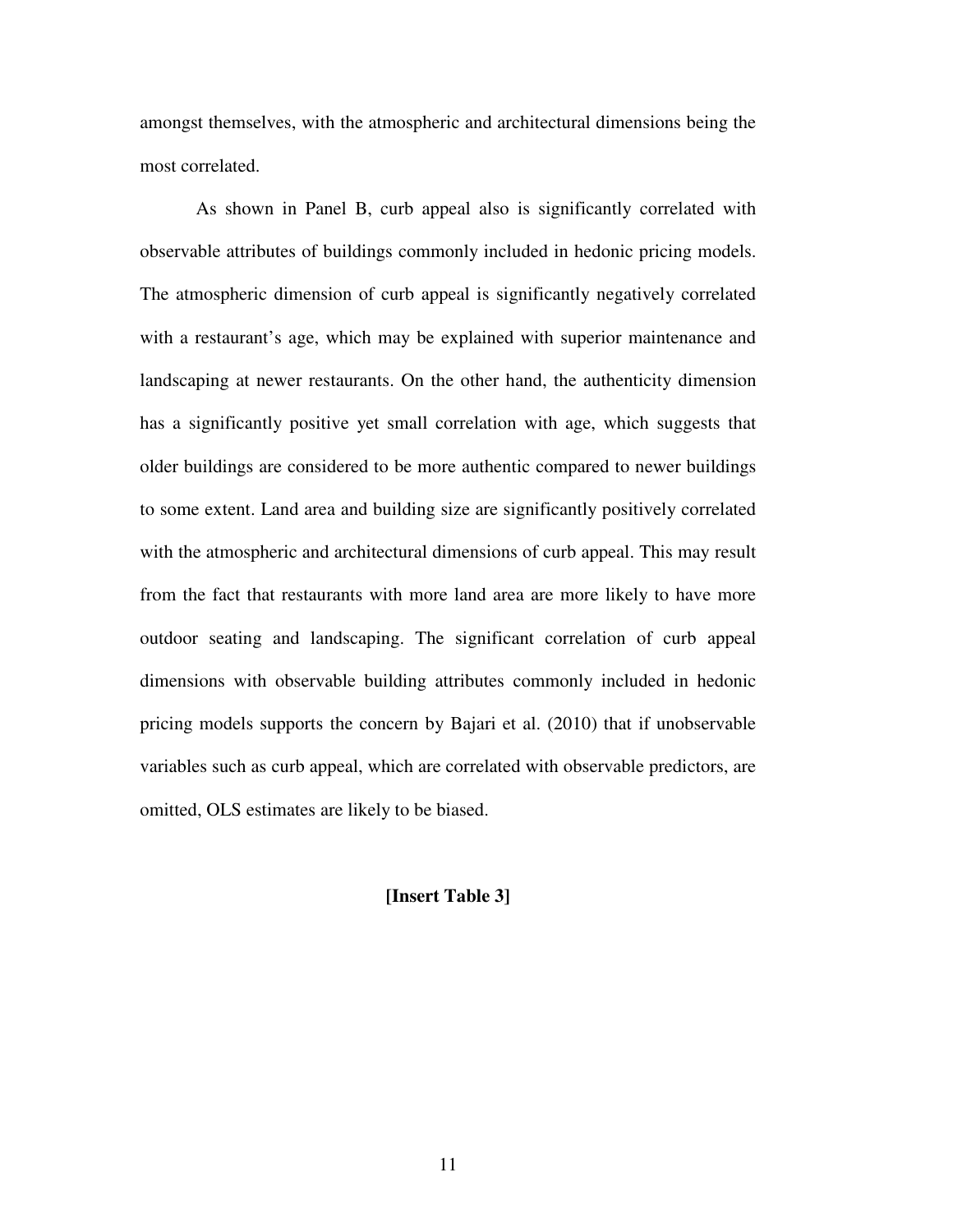Following the existing literature, we employ a hedonic pricing model to assess the impact of curb appeal on restaurant sales prices. In our analysis, we account for the spatial correlation of observations and residuals, which has been found to be a particular importance to real estate transaction data (e.g. Clauretie and Daneshvary, 2009; Basu and Thibodeau, 1998; Dubin, 1998). As this spatial interdependence of observations and residuals violates ordinary least square (OLS) assumptions (Pace, Barry and Sirmans, 1998), we employ a spatial autoregressive model (Conway et al., 2008; Pace, Barry and Sirmans, 1998). In particular, we follow Kelejian and Prucha (1998) and employ a generalized spatial two stage least square (GS2SLS) model as shown in Equation 1 (for an in-depth discussion of the GS2SLS methodology, see Kelejian and Prucha, 1998). Autoregressive models extract information from spatially close transactions, which also addresses endogeneity problems due to omitted variables and reduces data collection requirements (Freybote, Sun and Yang, 2014; Sun, Tu and Yu, 2005).

$$
\log SP_n = X_n \beta + \lambda W_n \overline{\log SP}_n + u_n,
$$
  
\n
$$
u_n = \rho W_n \overline{u}_n + \varepsilon_n
$$
\n(1)

Where  $logSP_n$  is the log of sales prices for the  $nx1$  vector of observations,  $X_n$  is the n×1 matrix of observations for variables including curb appeal,  $\beta$  is the k×1 vector of regression parameters,  $W_n$  is a n×n spatially weighted matrix of known constants,  $\log SP_n$  is the spatially lagged price of spatially close restaurants,  $u_n$  is the spatial lag of  $u_n$ ,  $\lambda$  and  $\rho$  are autoregressive parameters,  $u_n$  is the n×1 vector of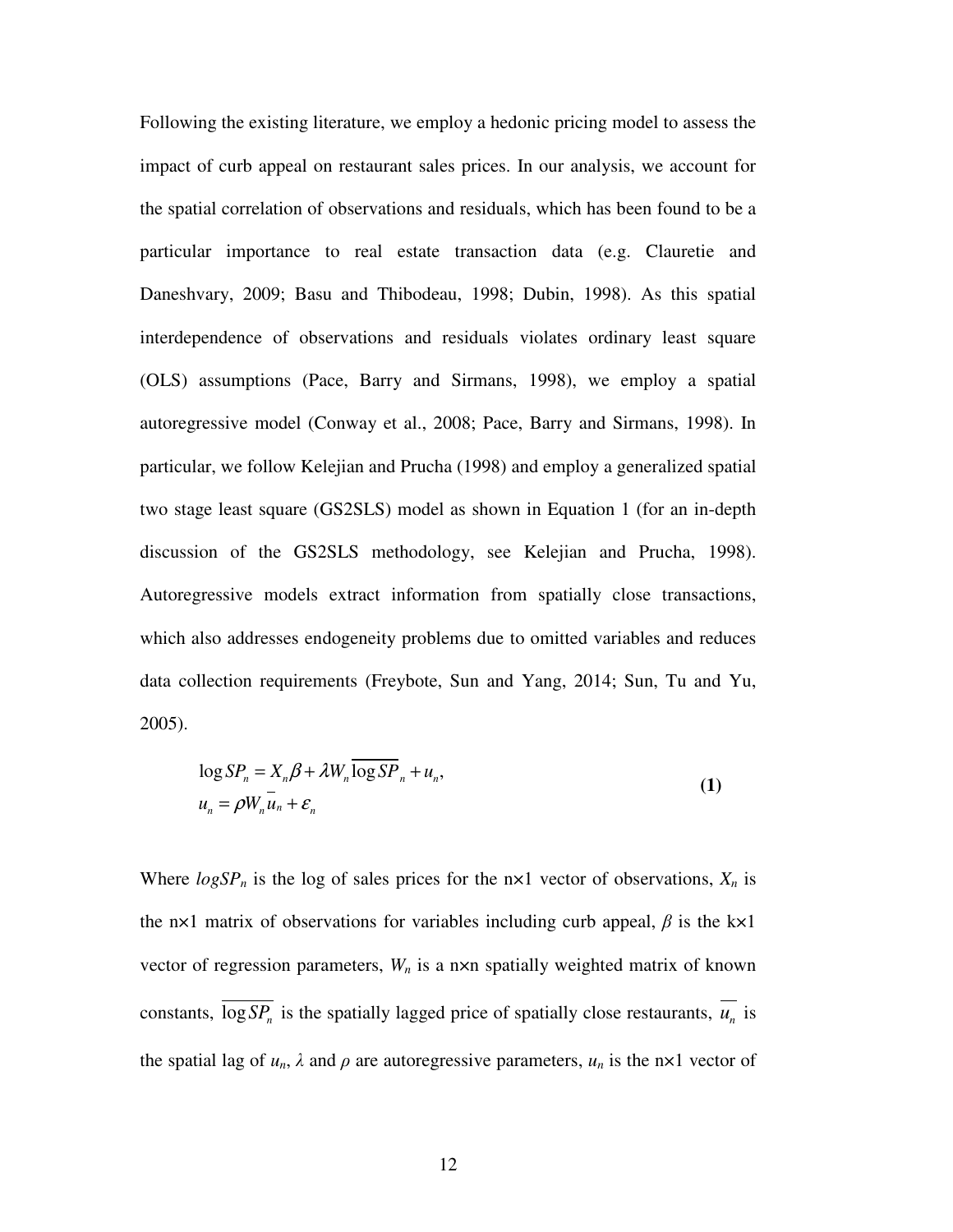regression disturbances and  $\varepsilon$  is a n×1 vector of independent and identically distributed disturbances.

The spatially weighted matrix used is an inverse distance matrix, which relies on the X and Y coordinates of restaurants in the respective sample to generate a distance-weighted matrix to be used in our GS2SLS regression.

## **Results**

The results of our GS2SLS regression are presented in Table 4. As curb appeal dimensions are highly correlated and introduce multi-collinearity, which makes the interpretation of coefficients difficult, we run our model for curb appeal overall as well as each dimension separately. Curb appeal overall (*CATOT*) has a significantly positive effect on sales prices. This effect is driven by the atmospheric (*CAATM*) and architectural dimensions (*CAARCH*), of which the former has the largest impact on sales prices. The higher survey respondents rated the cleanliness, safety and social characteristics (atmospheric dimension) and architectural features and quality (architectural dimension) of a restaurant, the higher was the sales price of that particular restaurant. The authenticity dimension of curb appeal, on the other hand, fails to impact asset pricing as suggested by the insignificant coefficient on *CAAUTH*. The rho for all models indicates significant spatial autocorrelation of error terms while the authenticity dimension model also suffers from significant spatial autocorrelation of sales prices (lambda), which supports the use of the GS2SLS methodology as opposed to OLS regression.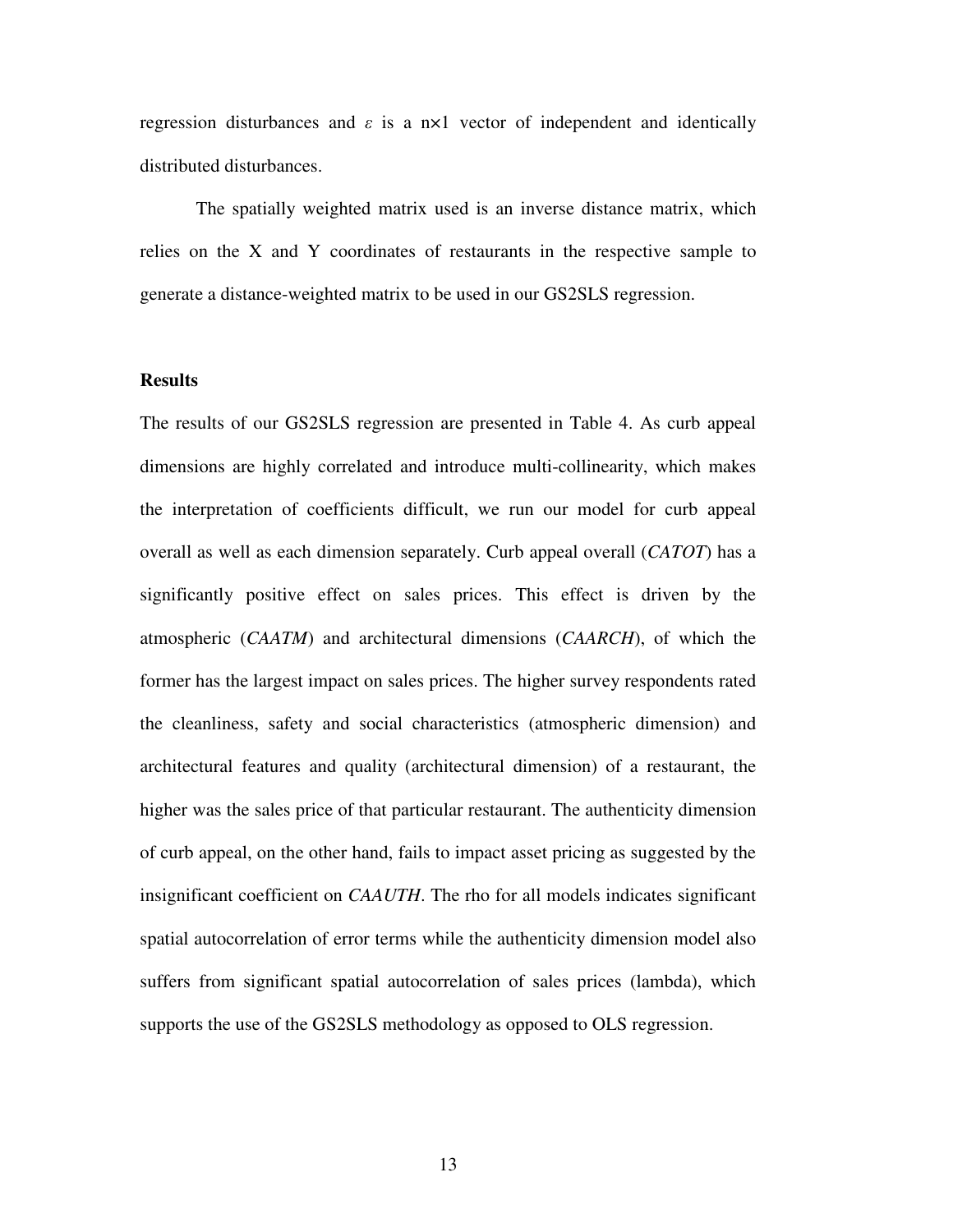To assess the robustness of our findings, we rerun our model in Equation 1 with the California GDP, which limits our dataset to the period of 1989 to 2013. The results are presented in Table 5 and are in line with our previous results in Table 4. Curb appeal has a significantly positive impact on sales prices, driven by the atmospheric and architectural component.

#### **[Insert Table 4]**

#### **[Insert Table 5]**

The identified positive relationship between curb appeal and the value of a restaurant is based on the assumption that the more appealing the exterior of a building, the more likely are customers to eat at a particular restaurant. This corresponds to previous marketing studies establishing a relationship between the interior appeal of a store and customer patronage decisions (e.g. Baker, Levy and Grewal, 1992). To test this assumption, we ask survey respondents to provide their opinion to the statement "I would eat at this restaurant." after rating the exterior of a particular restaurant in our sample. Analogously, to other survey items respondents answered based on a Likert-scale ranging from 1 (strongly disagree) to 5 (strongly agree).

Table 6 presents the results of our assumption check. The atmospheric dimension of curb appeal has the highest correlation with the decision of a rater to eat at a particular restaurant, followed by the architectural dimension. While the authenticity dimension has a significantly positive correlation with the decision of raters to eat at a restaurant, it is noticeably lower than the correlations of the other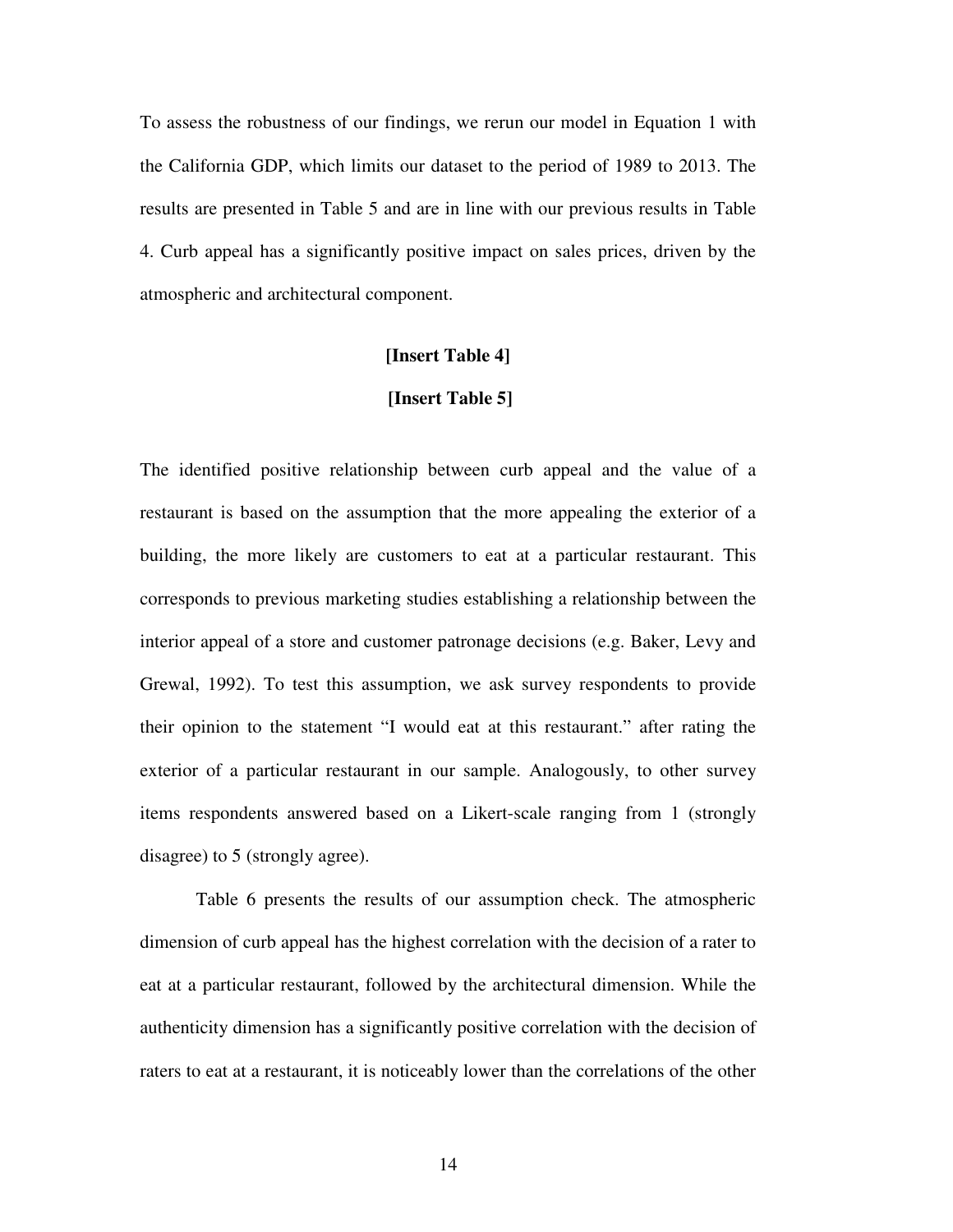two variables. Overall, the assumption check suggests that the curb appeal of a restaurant positively affects customer behavior in form of patronage decisions, which in turn is expected to impact sales and the value of the respective property.

Our results complement previous studies that show the effect of architectural and atmospheric features of store interior on consumer behavior (e.g. Baker, Levy and Grewal, 1992), by providing evidence that the exterior of a store also has an impact on consumer behavior and patronage decisions. This in turn explains our findings for restaurant sales prices. The greater attractiveness of a store, based on architectural and atmospheric attributes, is likely to increase customer patronage and consequently its income potential, rental rates, in line with the findings of Vandell and Lane (1989) for office buildings, and subsequently sales price.

## **[Insert Table 6]**

## **Conclusion and Implications**

Despite its importance to real estate developers, brokers and retailers, curb appeal and its impact on property values have been largely neglected in the real estate literature. The study represents a starting point to further investigations into this concept by firstly developing a curb appeal measurement instrument. Our findings suggest that curb appeal is a three-dimensional concept. In particular, curb appeal can be measured based on the atmosphere, architecture and authenticity of a building. Shopping center managers, developers and retailers alike may use our sentiment measure as a starting point to measure the curb appeal of their facilities and modify our instrument to adapt it to their needs.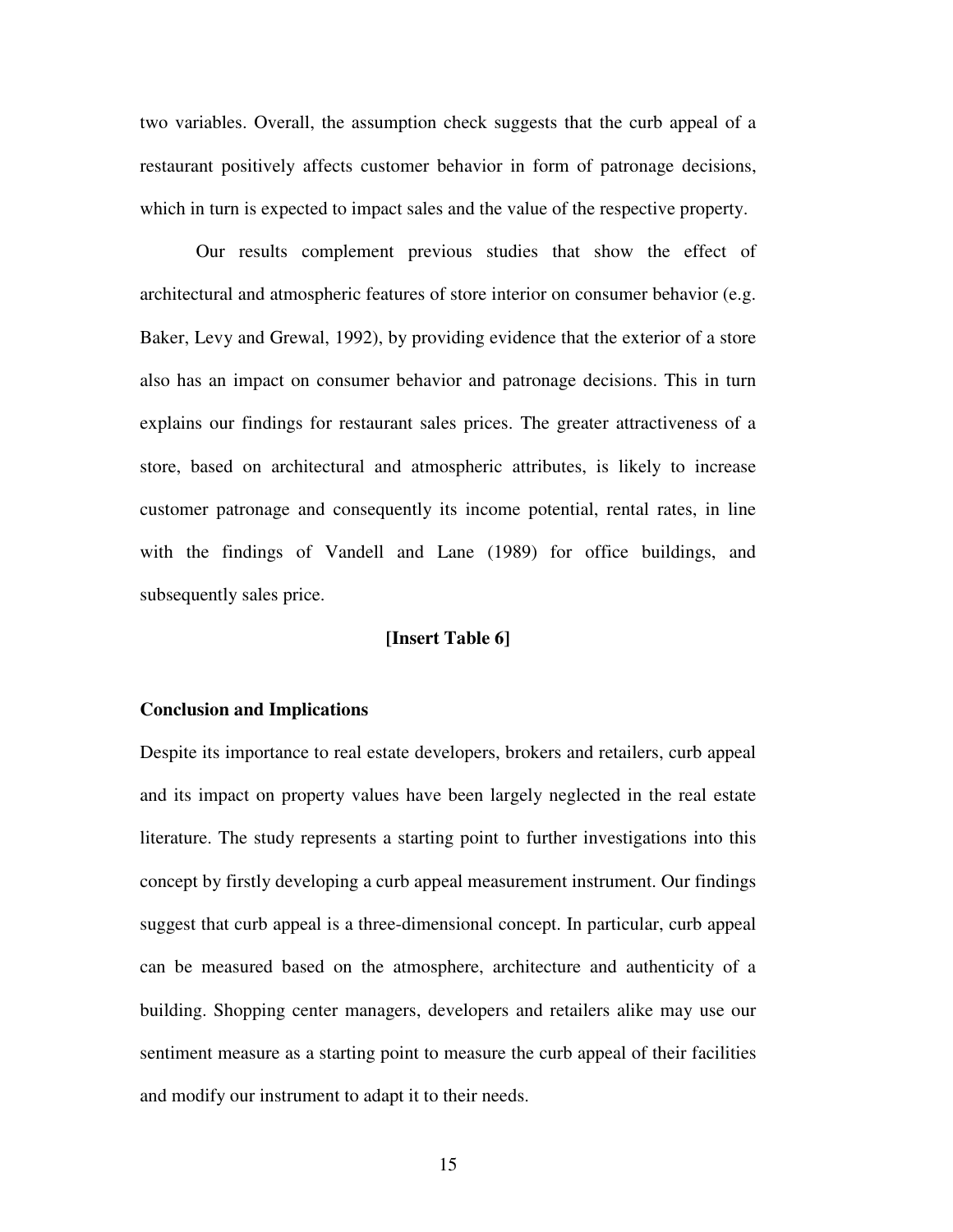Future studies may employ our measurement instrument as a basis for identifying additional components of curb appeal, particularly with regard to the neighborhood of a store. Most retail stores do not exist in isolation and the surrounding stores and other neighborhood features may also contribute to the curb appeal of a store. Additionally, future studies may modify and apply our curb appeal measure in the context of other property types such as office or apartment, for example, to investigate other research questions such as the impact of curb appeal on residential tenancy decisions or employee satisfaction.

Secondly, our study shows that curb appeal, in particular the atmospheric and architectural dimensions, have a significantly positive impact on sales prices of restaurants. Thus, we provide evidence that curb appeal is an important predictor of property values, predominantly as it influences consumer patronage decisions as suggested by our assumption check. These findings have important implications for real estate developers, property managers and retailers. Architectural features such as color, construction materials or design have to be appropriately chosen for the experience a shopping center or retail facility is trying to create. Future studies may investigate whether consumer preference for certain architectural styles differ regionally and whether these difference lead to changes in the effect of the architectural curb appeal component on sales price. One of the interesting findings of our study is that the atmospheric dimension of curb appeal includes a social factor and aspects such as cleanliness, safety and maintenance. Additional research into the social component of shopping as it relates to curb appeal is needed to provide more insights into this dimension.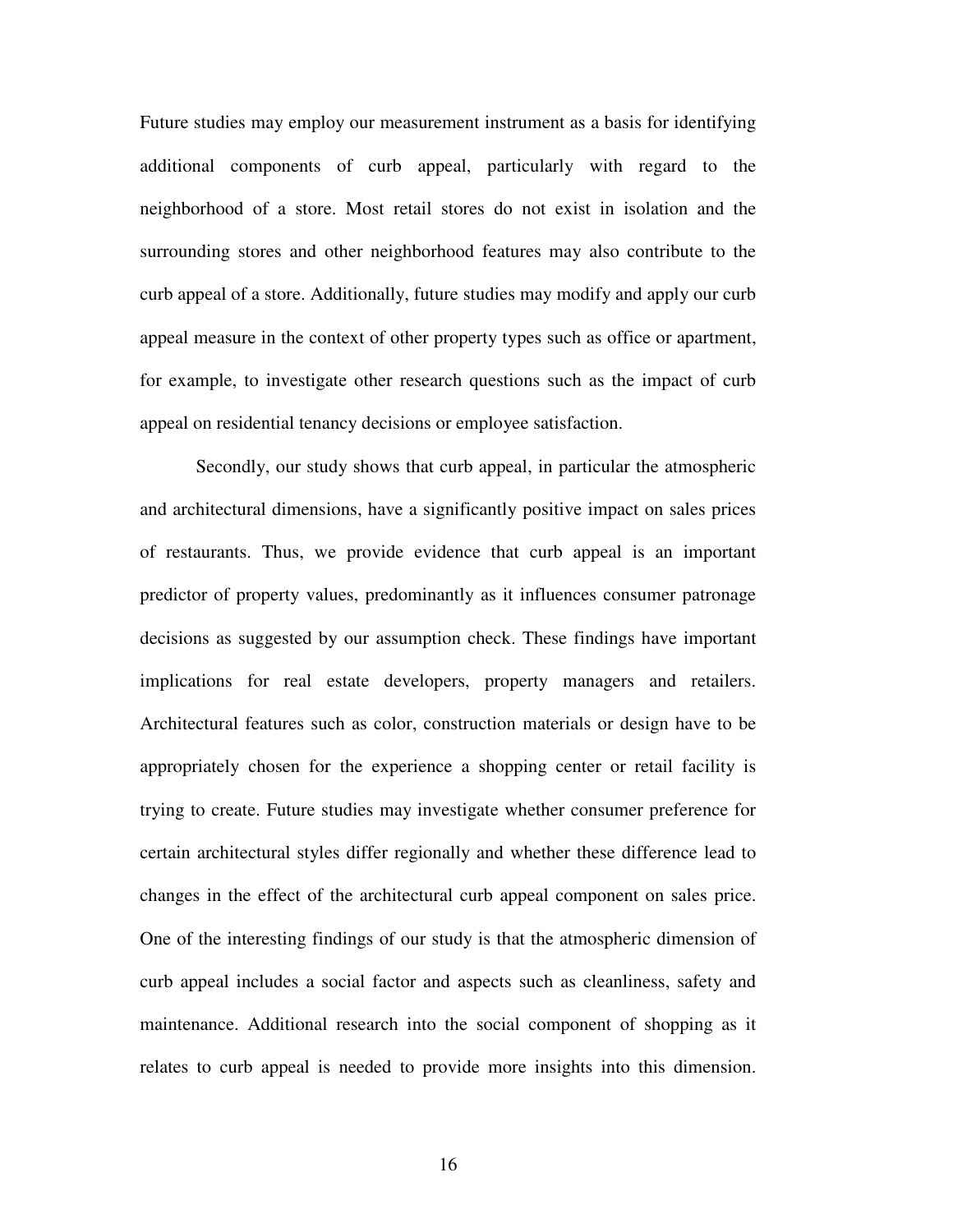Furthermore, future real estate studies may investigate whether the positive relationship between curb appeal as a multi-dimensional concept and sales prices holds for other property types such as apartments or office.

 Lastly, our study contributes to the hedonic pricing model literature by showing that curb appeal is not only correlated with sales prices, but also with observable property attributes commonly included in hedonic pricing models. This provides support for the concern of Bajari et al. (2010) that the exclusion of difficult to observable property features such as curb appeal in hedonic pricing models leads to biased OLS estimates. Future studies may investigate potential biases and different curb appeal proxies in more detail.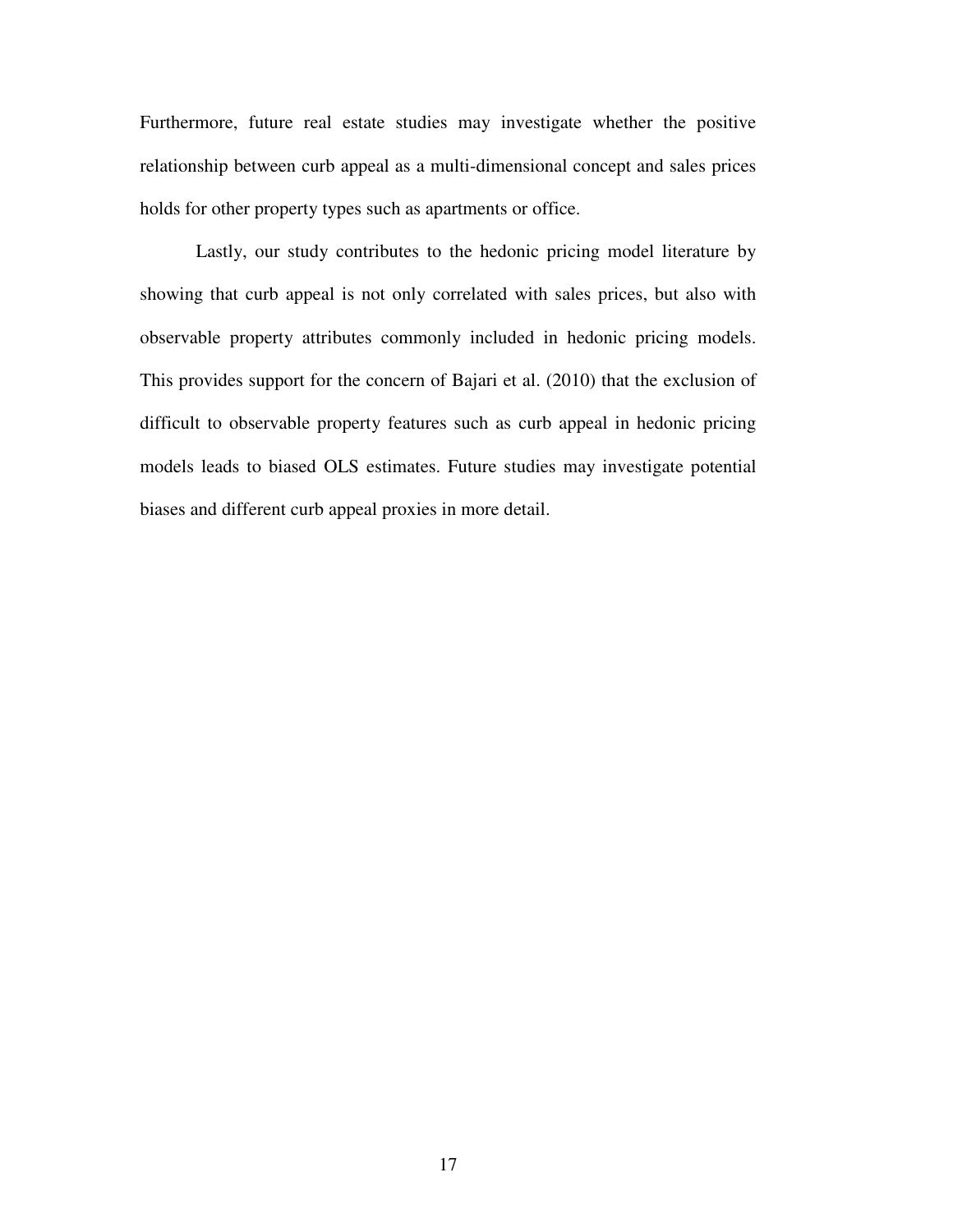## **References**

Bajari, P., Cooley, J., Kim, K.I. and Timmins, C. 2010. A Theory-Based Approach to Hedonic Price Regressions with Time-Varying Unobserved Product Attributes: The Price of Pollution, *NBER Working Paper 15724*, http://www.nber.org/papers/w15724.

Baker, J., Grewal, D. and Parasuraman, A. 1994. The Influence of Store Environment on Quality Inferences and Store Image. *Journal of the Academy of Marketing Science*, 22:4, 328-339.

Baker, J., Levy, M. and Grewal, D. 1992. An Experimental Approach to Making Retail Store Environmental Decisions. *Journal of Retailing*, 68:4, 445-460.

Basu, S. and Thibodeau, T.G. 1998. Analysis of Spatial Autocorrelation in House Prices. *Journal of Real Estate Finance and Economics*, 17:1, 61-85.

Bentler, P.M. 1990. Comparative fit indexes in structural models. *Psychological Bulletin*, 107:238- 246.

Browne, M.W. and Cudeck, R. 1993. Alternative ways of assessing model fit. In K. A. Bollen & J. S. Long (Eds.), *Testing structural equation models* (pp. 136- 162). London: Sage.

Clauretie, T.M. and Daneshvary, N. 2009. Estimating the House Foreclosure Discount Corrected for Spatial Price Interdependence and Endogeneity of Marketing Time. *Real Estate Economics,* 37:1, 43-67.

Conway, D., Li, C.Q., Wolch, J., Kahle, C. and Jerrett, M. 2008. A Spatial Autocorrelation Approach for Examining the Effects of Urban Greenspace on Residential Property Values. *Journal of Real Estate Finance and Economics*, 41:150-169.

Donovan, G.H. and Butry, D.T. 2010. Trees in the City: Valuing Street Trees in Portland, Oregon. *Landscape and Urban Planning*, 94:77-83.

Dubin, R.A. 1998. Spatial Autocorrelation: A Primer. *Journal of Housing Economics*, 7:304-327.

Ford J.K., MacCallum R.C. and Tait, M. 1986. The application of exploratory factor analysis in applied psychology: A critical review and analysis. *Personnel Psychology,* 39:291-314.

Freybote, J., Sun, H. and Yang, X. 2014. The Impact of LEED Neighborhood Certification on Condo Prices. *Real Estate Economics*, forthcoming.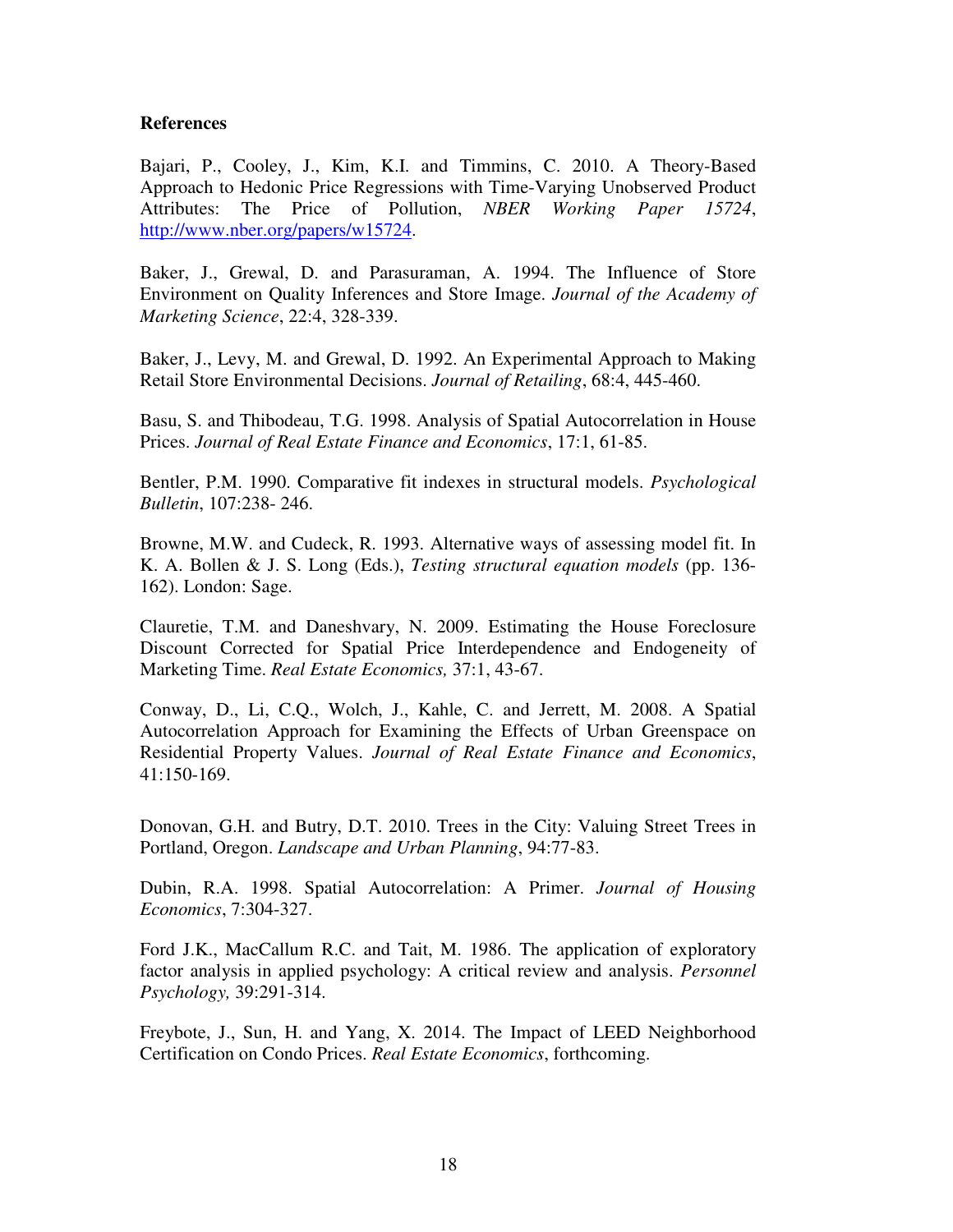Grewal, D., Baker, J., Levy, M. and Voss, G.B. 2003. The Effects of Wait Expectations and Store Atmosphere Evaluations on Patronage Intentions in Service-Intensive Retail Stores. *Journal of Retailing*, 79:259-268.

Grossbart, S., Hampton, R., Rammohan, B. and Lapidus, R.S. 1990. Environmental Dispositions and Customer Response to Store Atmospherics. *Journal of Business Research*, 21:225-241.

Hinkin, T.R. 1998. A brief tutorial on the development of measures for use in survey questionnaires. *Organizational Research Methods,* 1:104-121.

Hu, L. and Bentler, P.M. 1999. Cutoff criteria for fit indexes in covariance structure analysis: Conventional criteria versus new alternatives. *Structural Equation Modeling*, 6: 1–55.

Jöreskog, K.G. and Sörbom, D. 1996. *LISREL 8: User's reference guide.*  Chicago: Scientific.

Kelejian, H.H. and Prucha, I.R. 1998. A Generalized Spatial Two-Stage Least Squares Procedure for Estimating a Spatial Autoregressive Model with Autoregressive Disturbances. *Journal of Real Estate Finance and Economics*, 17:1, 99-121.

Kelloway K.E. 1995. Structural equation modeling in perspective*. Journal of Organizational Behavior,* 7:215-224.

Mattila, A.S. and Wirtz, J. 2001. Congruency of Scent and Music as a Driver of In-Store Evaluations and Behavior. *Journal of Retailing*, 77:273-289.

Muthén, L.K. and Muthén, B.O. 1998-2012. *Mplus User's Guide (7th ed.)*. Los Angeles, CA: Muthén & Muthén.

Nunnally, J.C. 1978. *Psychometric theory*. New York: McGraw-Hill.

Pace, R.K., Barry, R. and Sirmans, C.F. 1998. Spatial Statistics and Real Estate. *Journal of Real Estate Finance and Economics*, 17:1, 15-33.

Seiler, M.J., Madhavan, P. and Liechty, M. 2012. Toward an Understanding of Real Estate Homebuyer Internet Search Behavior: An Application of Ocular Tracking Technology. *Journal of Real Estate Research*, 34:2, 211-241.

Sun, H., Tu, Y. and Yu, S.-M. 2005. A Spatio-Temporal Autoregressive Model for Multi-Unit Residential Market Analysis. *Journal of Real Estate Finance and Economics*, 31:2, 155-187.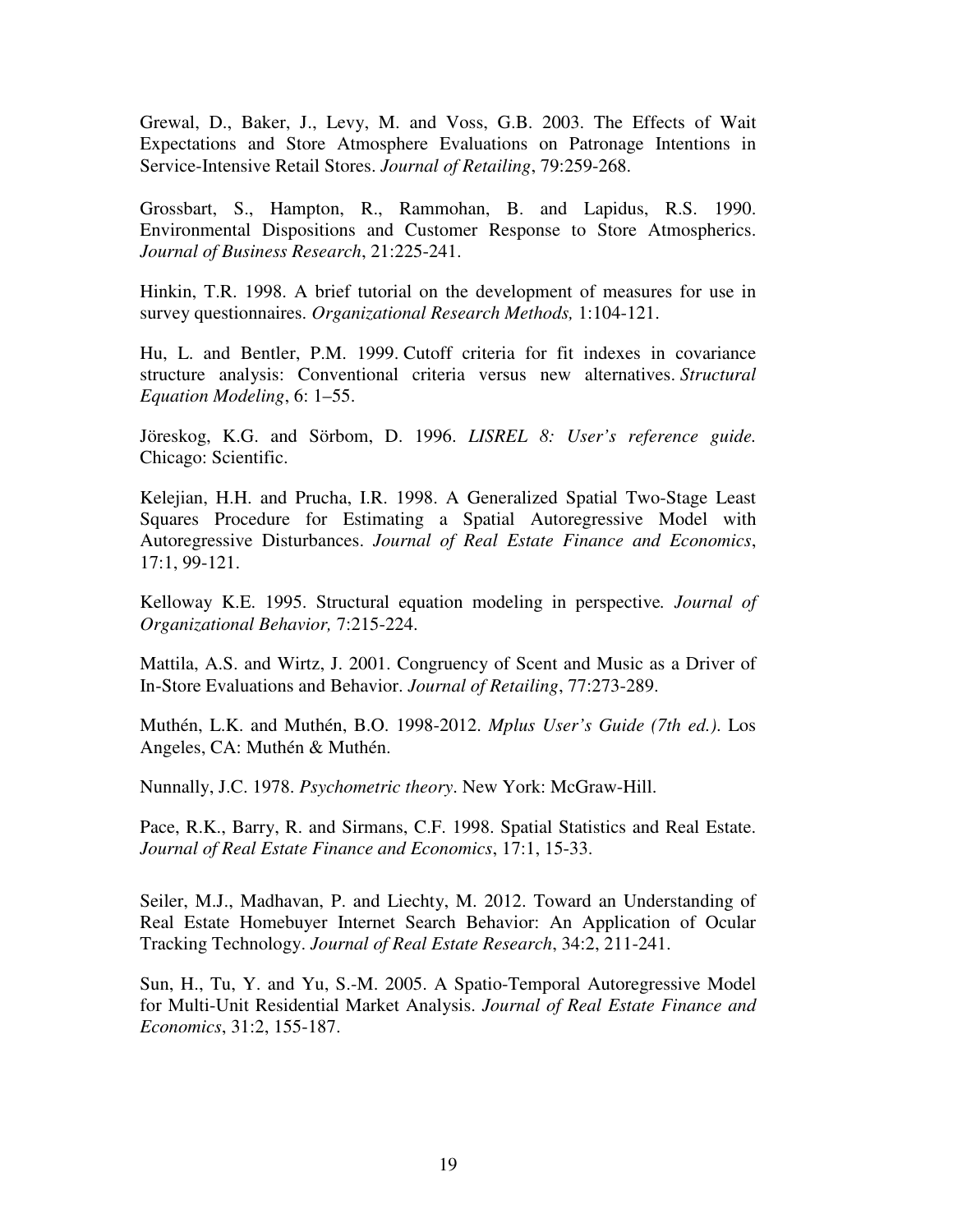Turley, L.W. and Milliman, R.E. 2000. Atmospheric Effects on Shopping Behavior: A Review of the Experimental Evidence. *Journal of Business Research*, 49:193-211.

Vandell, K.D. and Lane, J.S. 1989. The Economics of Architecture and Urban Design: Some Preliminary Findings. *Real Estate Economics*, 17:2, 235-260.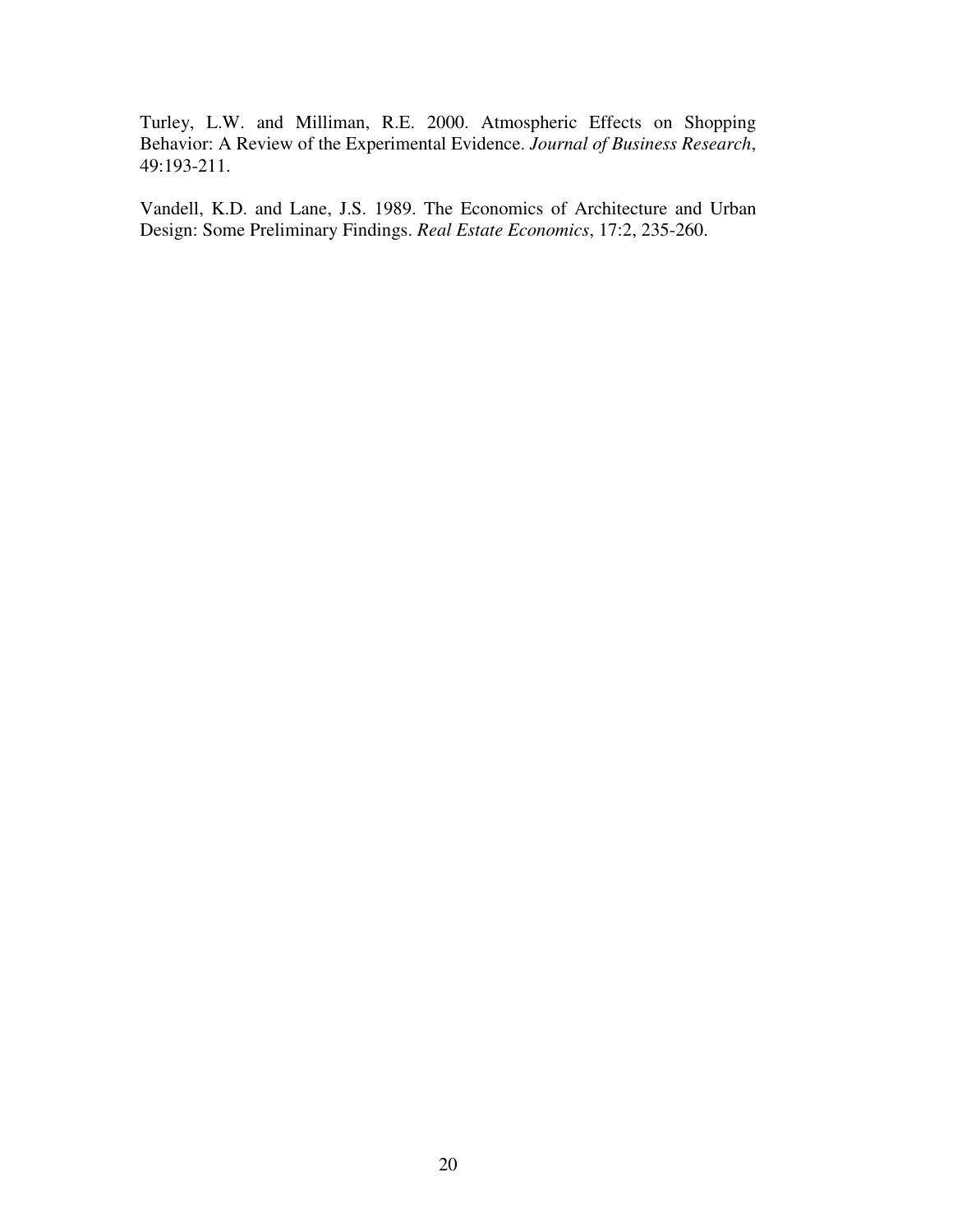| <b>Table 1: Curb Appeal Measurement Instrument and Dimensions</b> |                     |  |  |  |
|-------------------------------------------------------------------|---------------------|--|--|--|
| <b>Survey Item</b>                                                | <b>CA</b> Dimension |  |  |  |
|                                                                   | (Based on CFA)      |  |  |  |
| Cleanliness, safety, and maintenance:                             |                     |  |  |  |
| Has well maintained landscaping.                                  | CAATM               |  |  |  |
| Appears to be in a safe and secure area.                          | <b>CAATM</b>        |  |  |  |
| Has a clean appearance.                                           | <b>CAATM</b>        |  |  |  |
| Has a pedestrian area that is well taken care of.                 | <b>CAATM</b>        |  |  |  |
| Social:                                                           |                     |  |  |  |
| Appears to be a relaxing place to eat.                            | <b>CAATM</b>        |  |  |  |
| Appears vibrant.                                                  | <b>CAATM</b>        |  |  |  |
| Seems inviting.                                                   | <b>CAATM</b>        |  |  |  |
| Is a nice place to take a friend.                                 | <b>CAATM</b>        |  |  |  |
| Seems like a great place for people to get together.              | <b>CAATM</b>        |  |  |  |
| <b>Signage and Architectural Features:</b>                        |                     |  |  |  |
| Has appealing exterior signage.                                   | <b>Eliminated</b>   |  |  |  |
| Is located in a building that is architecturally appealing.       | <b>CAARCH</b>       |  |  |  |
| Is located in a building that is an attractive color.<br>٠        | <b>CAARCH</b>       |  |  |  |
| Is stylishly designed.<br>٠                                       | <b>CAARCH</b>       |  |  |  |
| Has interesting architectural features.                           | <b>CAARCH</b>       |  |  |  |
| Is located in a building made of high quality material.           | <b>CAARCH</b>       |  |  |  |
| <b>Authenticity:</b>                                              |                     |  |  |  |
| Appears to be authentic.                                          | <b>CAAUTH</b>       |  |  |  |
| Seems unique.                                                     | <b>CAAUTH</b>       |  |  |  |
| Seems to have its own special charm.                              | <b>CAAUTH</b>       |  |  |  |
| Doesn't have a fake or "plastic" appearance.                      | <b>CAAUTH</b>       |  |  |  |

*Note: This table presents the survey instrument for curb appeal developed from retail real estate expert interviews and previous studies, and used to measure the curb appeal of hospitality retail properties (restaurants). Curb appeal dimensions were determined based on a confirmatory factor analysis (CFA). CAATM represents the atmosphere dimension of curb appeal. CAARCH represents the architectural dimension of curb appeal. CAAUTH represents the authenticity dimension of curb appeal.*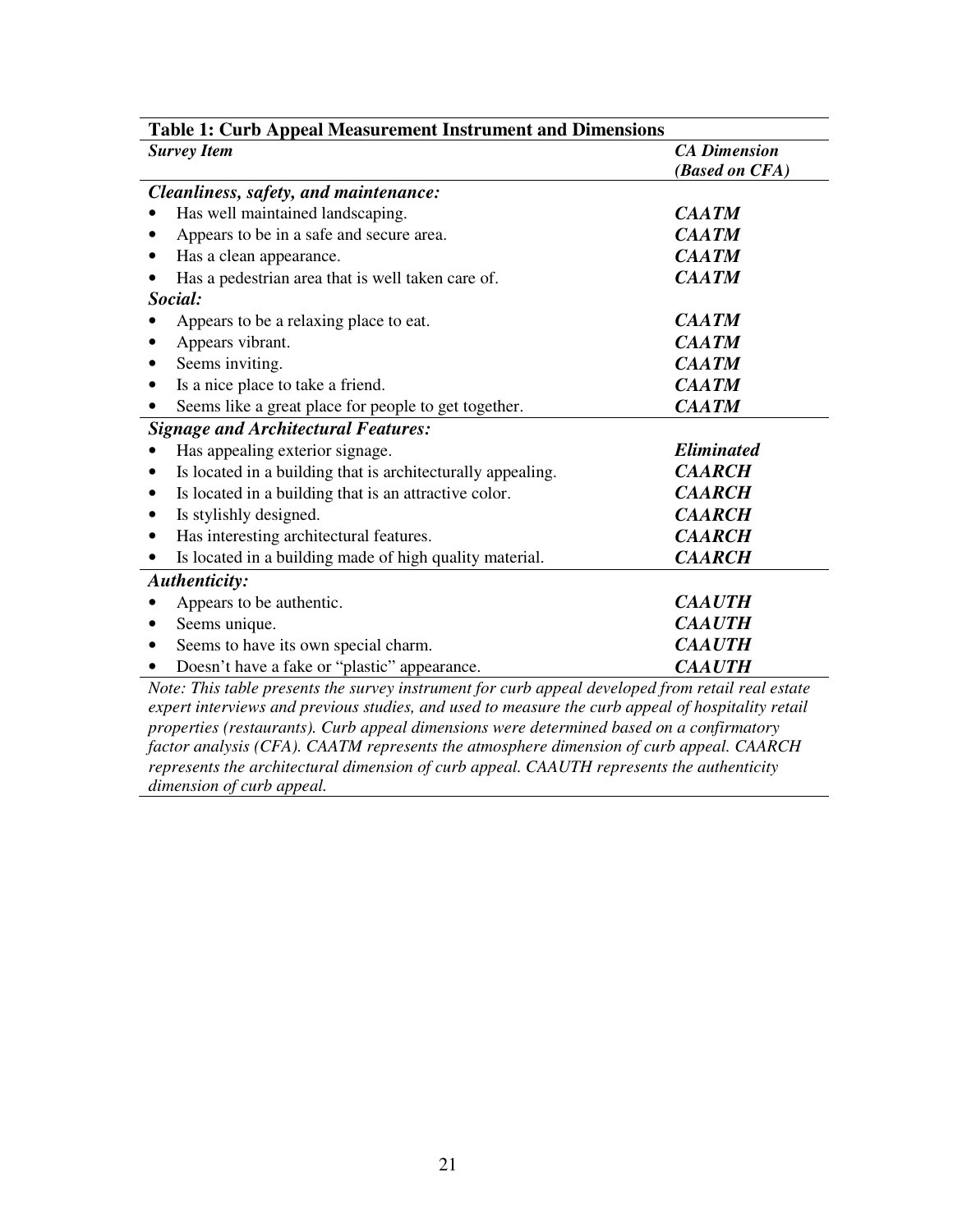| <b>Table 2: Descriptive Statistics</b> |             |               |                  |                |                |
|----------------------------------------|-------------|---------------|------------------|----------------|----------------|
|                                        | <b>Mean</b> | <b>Median</b> | <b>Standard</b>  | <b>Minimum</b> | <b>Maximum</b> |
|                                        |             |               | <b>Deviation</b> |                |                |
| <b>CATOT</b>                           | 10.38       | 10.48         | 1.58             | 4.76           | 14.58          |
| <b>CAATM</b>                           | 3.66        | 3.73          | 0.55             | 1.89           | 4.89           |
| <b>CAARCH</b>                          | 3.19        | 3.27          | 0.70             | 1.2            | 4.86           |
| <b>CAAUTH</b>                          | 3.54        | 3.58          | 0.50             | 1.67           | 4.83           |
| Age                                    | 54.92       | 54            | 22.91            | 3              | 119            |
| <b>Building</b>                        | 4,876.14    | 3,782         | 5,241.61         | 616            | 54,474         |
| <b>Size</b>                            |             |               |                  |                |                |
| Land Area                              | 0.43        | 0.25          | 0.53             | 0.02           | 4.45           |
| RF                                     | 2.85        | 3.22          | 2.31             | 0.03           | 8.39           |
| <b>SNP</b>                             | 0.01        | 0.01          | 0.01             | $-0.04$        | 0.02           |
| <b>UNEMP</b>                           | 7.33        | 6.8           | 2.07             | 4.92           | 12.14          |

*Note: This table presents the descriptive statistics for 189 restaurant transactions in Los Angeles and San Diego, CA over the period of 1989 to 2014. CAATM represents the atmosphere dimension of curb appeal and is based on the average rating of a picture of the respective subject property by survey respondents. 5 represents the highest rating, 1 the lowest. CAARCH represents the architectural dimension of curb appeal and is based on the average rating of a property's picture in the survey. CAAUTH represents the authenticity dimension of curb appeal and is based on the average rating of a property's picture in the survey. CATOT is the sum of CAATM, CAARCH and CAAUTH for a property. Age is the age of a property at the time of sale. Building Size represents the building size in square feet. Land Area represents the land area in acres. RF is the risk free rate based on the average annual yield of a 3-month treasury bill. SNP represent the annual return on the S&P500 index. UNEMP is the annual unemployment rate for the State of California.*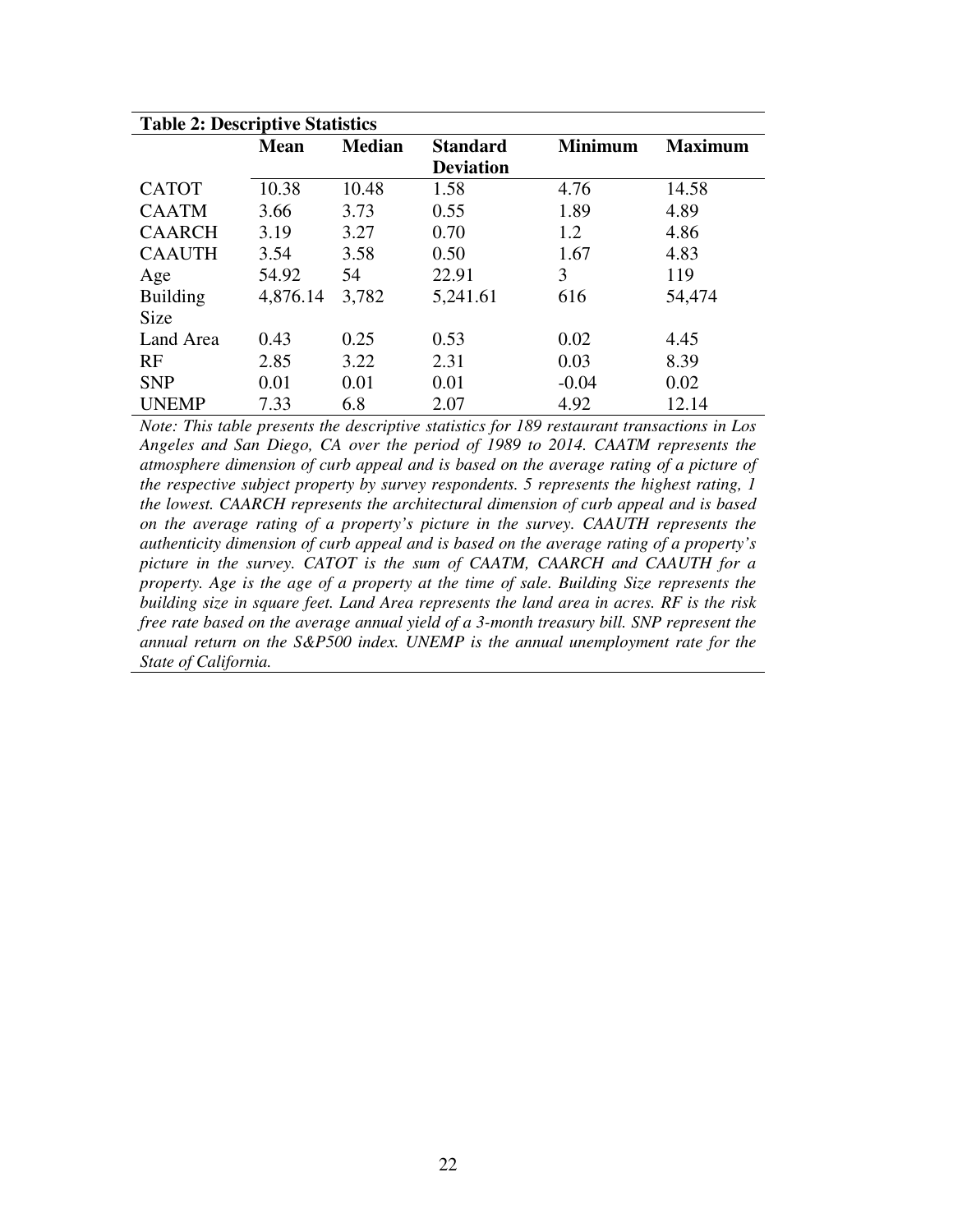| <b>Table 3: Correlations</b> |                                                               |              |                      |                                                                  |               |  |  |
|------------------------------|---------------------------------------------------------------|--------------|----------------------|------------------------------------------------------------------|---------------|--|--|
|                              | <b>Panel A: Curb Appeal Dimensions and Dependent Variable</b> |              |                      |                                                                  |               |  |  |
|                              | Sales                                                         | <b>CATOT</b> | <b>CAATM</b>         | <b>CAARCH</b>                                                    | <b>CAAUTH</b> |  |  |
|                              | Price                                                         |              |                      |                                                                  |               |  |  |
| <b>Sales Price</b>           | 1.00                                                          |              |                      |                                                                  |               |  |  |
| <b>CATOT</b>                 | $0.30***$                                                     | 1.00         |                      |                                                                  |               |  |  |
| <b>CAATM</b>                 | $0.21***$                                                     | $0.91$ ***   |                      |                                                                  |               |  |  |
| <b>CAARCH</b>                | $0.25***$                                                     | $0.95***$    | $0.84$ ***           | 1.00                                                             |               |  |  |
| <b>CAAUTH</b>                | $0.13*$                                                       | $0.82$ ***   | $0.59$ ***           | $0.66$ ***                                                       | 1.00          |  |  |
|                              |                                                               |              |                      | <b>Panel B: Curb Appeal Dimensions and Observable Predictors</b> |               |  |  |
|                              | Age                                                           |              | <b>Building Size</b> | Land Area                                                        |               |  |  |
| <b>CATOT</b>                 | $-0.05$                                                       | $0.23$ ***   |                      | $0.18**$                                                         |               |  |  |
| <b>CAATM</b>                 | $-0.17**$                                                     | $0.22$ ***   |                      | $0.22$ ***                                                       |               |  |  |
| <b>CAARCH</b>                | $-0.07$                                                       | $0.28$ ***   |                      | $0.24$ ***                                                       |               |  |  |
| <b>CAAUTH</b>                | $0.13*$                                                       | 0.08         |                      | $-0.01$                                                          |               |  |  |

*Note: This table presents the pair-wise correlations between curb appeal dimensions, dependent variable and independent variables. CAATM represents the atmosphere dimension of curb appeal and is based on the average rating of a picture of the respective subject property by survey respondents. 5 represents the highest rating, 1 the lowest. CAARCH represents the architectural dimension of curb appeal and is based on the average rating of a property's picture in the survey. CAAUTH represents the authenticity dimension of curb appeal and is based on the average rating of a property's picture in the survey. CATOT is the sum of CAATM, CAARCH and CAAUTH for a property. Age is the age of a property at the time of sale. Building Size represents the building size in square feet. Land Area represents the land area in acres. '\*\*\*', '\*\*' and '\*' denotes significance at the 1%, 5% and 10% level respectively.*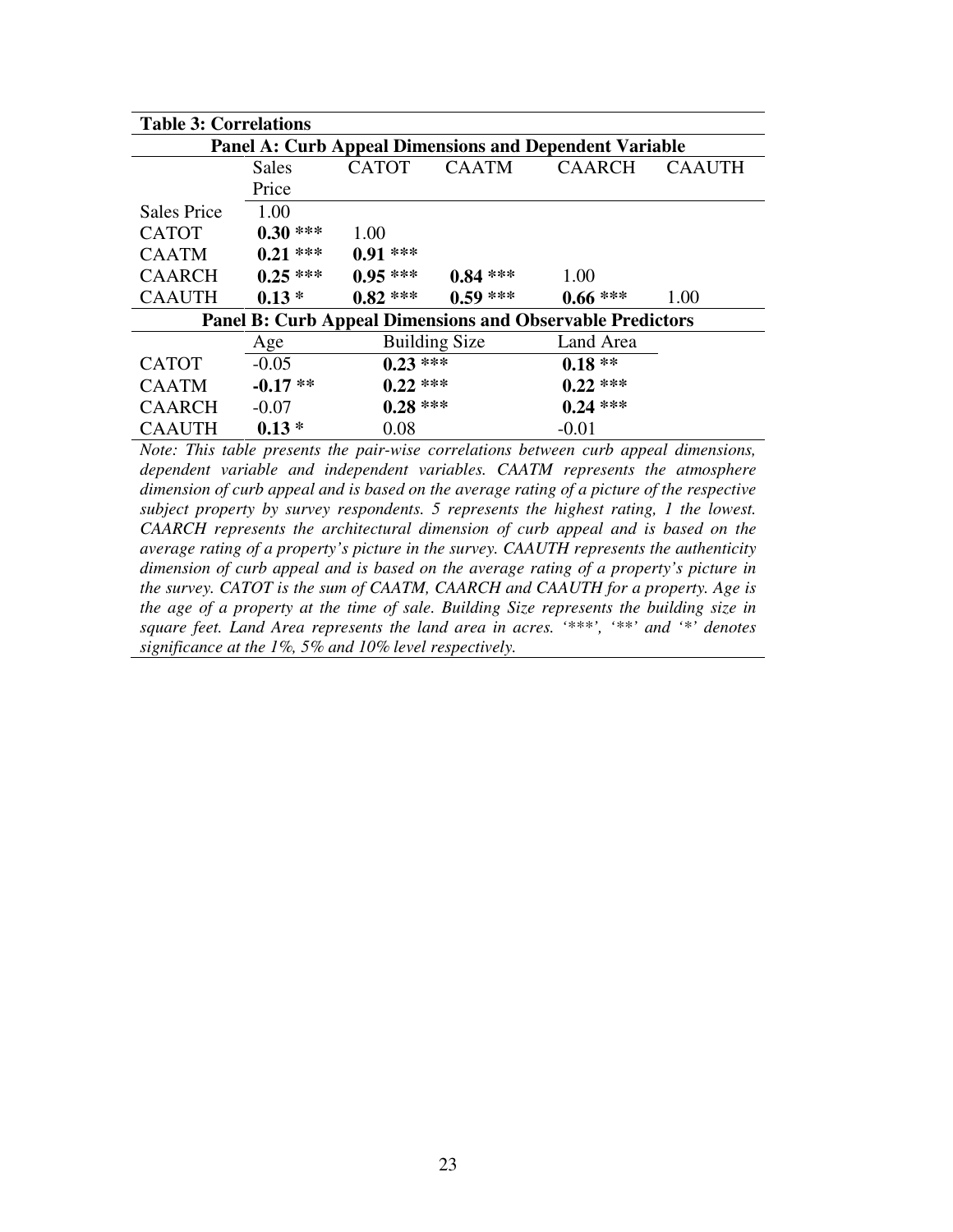| <b>Table 4: GS2SLS Results</b> |                          |      |                              |     |                                |     |                               |     |
|--------------------------------|--------------------------|------|------------------------------|-----|--------------------------------|-----|-------------------------------|-----|
|                                | <b>Total Curb Appeal</b> |      | <b>Atmospheric Dimension</b> |     | <b>Architectural Dimension</b> |     | <b>Authenticity Dimension</b> |     |
|                                | Coefficient              |      | Coefficient                  |     | Coefficient                    |     | Coefficient                   |     |
| <b>CATOT</b>                   | 0.08(2.41)               | $**$ |                              |     |                                |     |                               |     |
| <b>CAATM</b>                   |                          |      | 0.28(2.89)                   | *** |                                |     |                               |     |
| <b>CAARCH</b>                  |                          |      |                              |     | 0.19(2.58)                     | *** |                               |     |
| <b>CAAUTH</b>                  |                          |      |                              |     |                                |     | 0.09(0.92)                    |     |
| Age                            | 0.00(0.10)               |      | 0.03(0.30)                   |     | 0.01(0.15)                     |     | $-0.00(-0.22)$                |     |
| Age <sup>2</sup>               | $-0.00(-0.27)$           |      | $-0.00(-0.39)$               |     | $-0.00(-0.31)$                 |     | $-0.00(-0.01)$                |     |
| <b>Building Size</b>           | 0.06(4.34)               | ***  | 0.06(4.38)                   | *** | 0.06(4.27)                     | *** | 0.06(4.50)                    | *** |
| Land Area                      | 0.13(0.93)               |      | 0.12(0.86)                   |     | 0.12(0.84)                     |     | 0.15(1.03)                    |     |
| RF                             | $-0.18(-6.59)$           | ***  | $-0.18(-6.59)$               | *** | $-0.18(-6.61)$                 | *** | $-0.18(-6.55)$                | *** |
| <b>UNEMP</b>                   | $-0.09(-3.14)$           | ***  | $-0.09(-3.14)$               | *** | $-0.10(-3.21)$                 | *** | $-0.09(-3.00)$                | *** |
| <b>SNP</b>                     | $-6.32(-1.70)$           | ∗    | $-6.62(-1.83)$               | ∗   | $-6.11(-1.65)$                 | ∗   | $-6.57(-1.75)$                | ∗   |
| Lambda                         | 0.00(1.63)               |      | 0.00(1.06)                   |     | 0.00(1.54)                     |     | 0.00(1.65)                    | ∗   |
| Rho                            | 0.00(5.20)               | ***  | 0.00(3.43)                   | *** | 0.00(4.84)                     | *** | 0.00(4.71)                    | *** |

 *Note: This table presents the GS2SLS results for 189 restaurant transactions in Los Angeles and San Diego, CA over the period of 1989 to 2014. CAATM represents the atmosphere dimension of curb appeal and is based on the average rating of a picture of the respective subject property by survey respondents. 5 represents the highest rating, 1 the lowest. CAARCH represents the architectural dimension of curb appeal and is based on the average rating of a property's picture in the survey. CAAUTH represents the authenticity dimension of curb appeal and is based on the average rating of a property's picture in the survey. CATOT is the sum of CAATM, CAARCH and CAAUTH for a property. Age is the age of a property at the time of sale. Building Size represents the building size in square feet. Land Area represents the land area in acres. RF is the risk free rate based on the average annual yield of a 3-month treasury bill. SNP represent the annual return on the S&P500 index. UNEMP is the annual unemployment rate for the State of California. Z-values are presented in brackets. '\*\*\*', '\*\*' and '\*' denotes significance at the 1%, 5% and 10% level respectively.*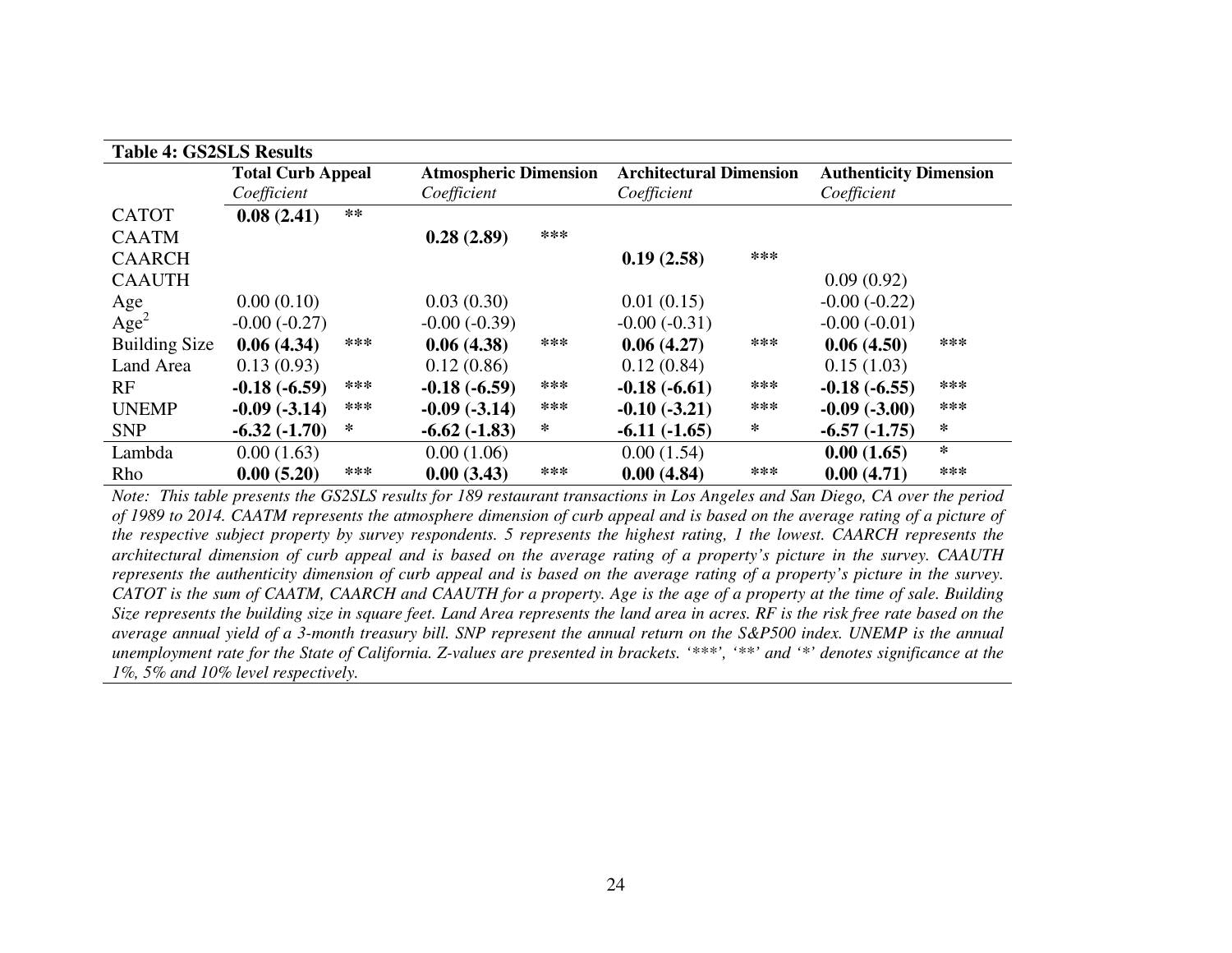| Table 5: GS2SLS Results with California GDP |                          |     |                              |       |                                |     |                               |     |
|---------------------------------------------|--------------------------|-----|------------------------------|-------|--------------------------------|-----|-------------------------------|-----|
|                                             | <b>Total Curb Appeal</b> |     | <b>Atmospheric Dimension</b> |       | <b>Architectural Dimension</b> |     | <b>Authenticity Dimension</b> |     |
|                                             | Coefficient              |     | Coefficient                  |       | Coefficient                    |     | Coefficient                   |     |
| <b>CATOT</b>                                | 0.08(2.47)               | **  |                              |       |                                |     |                               |     |
| <b>CAATM</b>                                |                          |     | 0.23(2.52)                   | $***$ |                                |     |                               |     |
| <b>CAARCH</b>                               |                          |     |                              |       | 0.19(2.66)                     | *** |                               |     |
| <b>CAAUTH</b>                               |                          |     |                              |       |                                |     | 0.12(1.25)                    |     |
| Age                                         | $-0.01(-0.71)$           |     | $-0.01(0.65)$                |       | $-0.01(-0.67)$                 |     | $-0.01(-1.04)$                |     |
| Age <sup>2</sup>                            | 0.00(0.45)               |     | 0.00(0.46)                   |       | 0.00(0.42)                     |     | 0.00(0.73)                    |     |
| <b>Building Size</b>                        | 0.06(4.69)               | *** | 0.06(4.71)                   | ***   | 0.06(4.60)                     | *** | 0.06(4.77)                    | *** |
| Land Area                                   | 0.07(0.54)               |     | 0.08(0.62)                   |       | 0.07(0.52)                     |     | 0.09(0.70)                    |     |
| RF                                          | 0.00(0.05)               |     | $-0.00(-0.01)$               |       | 0.00(0.05)                     |     | $-0.00(-0.00)$                |     |
| <b>UNEMP</b>                                | 0.00(0.14)               |     | 0.00(0.10)                   |       | 0.00(0.08)                     |     | 0.01(0.23)                    |     |
| <b>GDP</b>                                  | 0.01(6.46)               | *** | 0.09(6.39)                   | ***   | 0.01(6.45)                     | *** | 0.01(6.55)                    | *** |
| <b>SNP</b>                                  | $-6.34(-1.85)$           | ∗   | $-6.49(-1.91)$               | ∗     | $-6.22(-1.83)$                 | ∗   | $-6.35(-1.83)$                | ∗   |
| Lambda                                      | 0.00(2.05)               | **  | 0.00(2.51)                   | $***$ | 0.00(2.25)                     | **  | 0.00(2.10)                    | **  |
| Rho                                         | 0.00(4.26)               | *** | 0.00(2.86)                   | ***   | 0.00(4.17)                     | *** | 0.00(4.46)                    | *** |

 *Note: This table presents the GS2SLS results for 174 restaurant transactions in Los Angeles and San Diego, CA over the period of 1989 to 2013. CAATM represents the atmosphere dimension of curb appeal and is based on the average rating of a picture of the respective subject property by survey respondents. 5 represents the highest rating, 1 the lowest. CAARCH represents the architectural dimension of curb appeal and is based on the average rating of a property's picture in the survey. CAAUTH represents the authenticity dimension of curb appeal and is based on the average rating of a property's picture in the survey. CATOT is the sum of CAATM, CAARCH and CAAUTH for a property. Age is the age of a property at the time of sale. Building Size represents the building size in square feet. Land Area represents the land area in acres. RF is the risk free rate based on the average annual yield of a 3-month treasury bill. GDP is the annual gross domestic product for the State of California. SNP represent the annual return on the S&P500 index. UNEMP is the annual unemployment rate for the State of California. Z-values are presented in brackets. '\*\*\*', '\*\*' and '\*' denotes significance at the 1%, 5% and 10% level respectively.*